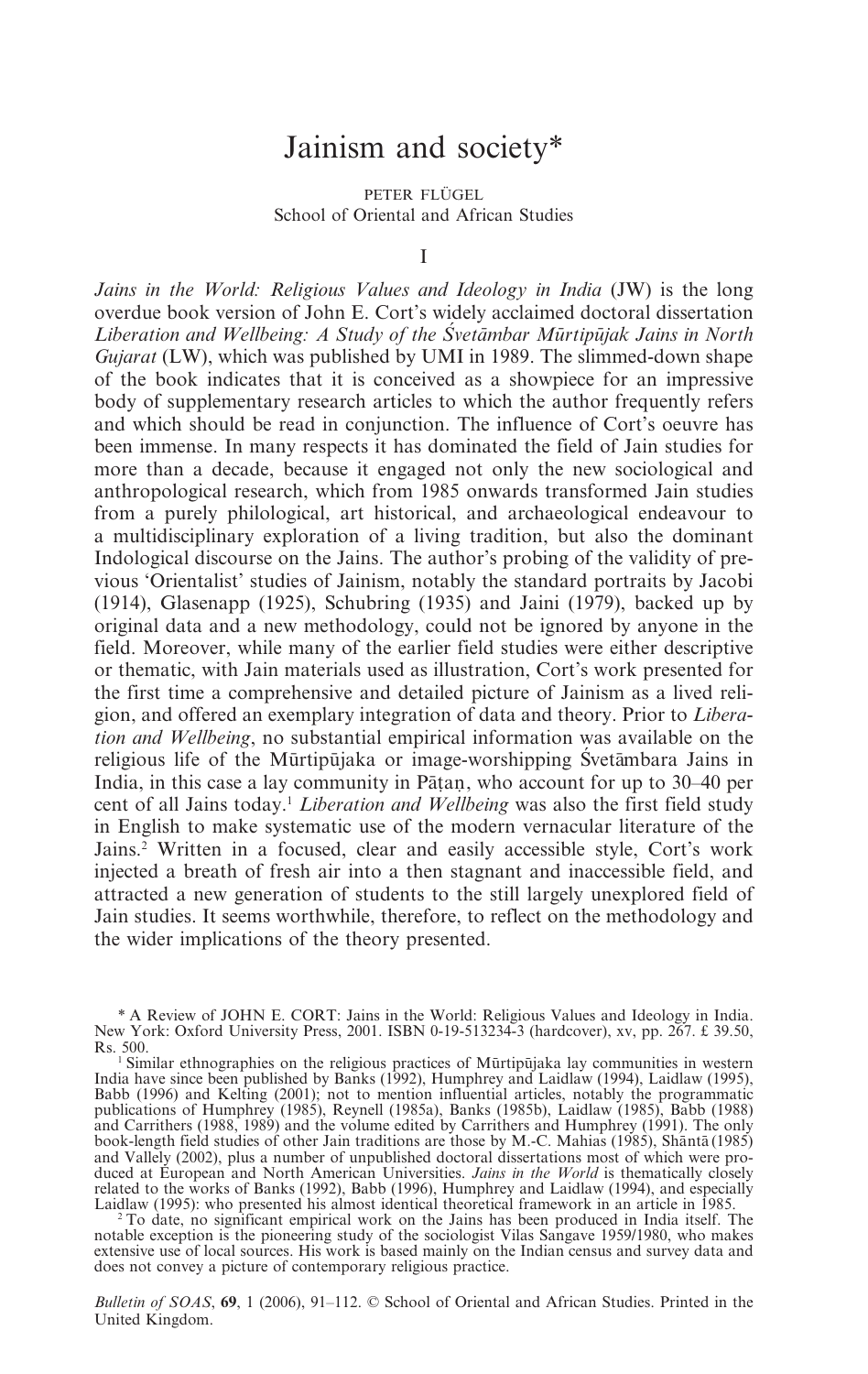Cort argues that Jainism<sup>3</sup> as a lived religious tradition cannot be sufficiently understood through the opposition of doctrine and practice that is favoured both by Jainism as a normative ideology and by modern Indology and Weberian sociology.4 From the point of view of lay Jains in the world, the problem is rather one of finding a balance between two contrasting but hierarchically interlinked value-orientations: liberation *(moksa)* and wellbeing. This is indisputable, and now widely recognized in the literature. However, both of these value-orientations, which are defined as irreducible to one another, are characterized as 'Jain values' by the author, whose main proposition is that for Jains the pursuit of wellbeing is a legitimate religious goal in its own right, albeit a secondary one, and not merely a deviation from the soteriological path. It is argued that the path of liberation (*moksa-mārga*), which is often presented as the core or essence of Jainism, and wellbeing, do not represent specifically mendicant and lay values,<sup>5</sup> but universal value-orientations within Jainism which 'are found among both' (JW: 8).6

This theory is controversial, both within the Jain tradition itself and within academic discourse on the Jains. Earlier studies, criticized in *Jains in the World*, have dismissed the value of wellbeing as 'non-Jain' simply because it is not accessible in textual form as a consciously formulated 'ideology' but merely as a 'value' which is, if at all, only indirectly expressed in religious practice (JW: 187). With this remark the author implicitly refers to the standard portraits, to Weber and Dumont, and to the pioneering field study of Mahias (1985: 4), who first investigated the duality and contradiction between the explicit values of 'religion' (*dharma*) and the implicit values of 'society' (*samaj*) in the life of Jain householders, $\alpha$  and demonstrated the difficulty in clearly separating 'Jain' and 'non-Jain' ('Hindu') practices on the level of custom and habit.<sup>8</sup> The question whether the analytical distinction between values of religion and society can be usefully replaced by a distinction of different spheres of value within 'a' religion is still open for debate, and depends to some extent on the chosen etic and emic delimitation of the terms 'religion' and 'society'. Certainly, Max Weber's (1921/1978: 215, 209) view that there is only one absolute value in Jainism, i.e. salvation, which acts as an obstruction to economic rationalism, was successfully challenged by Reynell (1985a: 29 ff.), Laidlaw (1985: 55 ff., 1995: 359) and Cort (1989; JW), who all pointed to the classical

<sup>3</sup> JW does not offer a concise definition of Jainism, but Cort (2002a: 65) writes: 'most scholars have identified Jainism as a reified body of doctrine that is essentially unchanging over time, whereas I view Jainism as the sum total of the practices and beliefs of all people who call them-selves Jains throughout the centuries'. See also Laidlaw's (1995: 9, 21) concept of 'Jainism as an enduring form of life'. The terms 'Jainism' and 'Jain' were, however, not used before the modern period, nor were the identity claims associated with them current. See Weber (1978: 207) and Flügel (2005: 16, n. 12).

 $4 \text{ LW}$  and JW (p. 16) criticize earlier textual scholarship for presenting 'as a model *of* Jainism

what more accurately is a model *for* Jainism'. See Caillat (2000: 10, 24) for a rejoinder.<br><sup>5</sup> This is claimed by Jaini (1991: 188), Laidlaw (1995), Johnson (1995) and Laughlin (2003) among others.

 $6$  For empirical evidence see Flügel (2003).

<sup>7</sup> See also Banks (1992: 219), Laidlaw (1985: 68 f.), Carrithers (1991b: 264–7), Lath (1991: 29).

<sup>8</sup> 'On peut aussi parler de deux systèmes de valeurs, dont l'un est transmis consciemment en tant que devoir et l'autre, sous-jacent à la pratique commune, est pensé comme habitude ou coutume. Les Jaina expriment cela comme une dualité entre "religion" (*dharma*) et "société" (*sama*m*j*). ... Les faits de cette seconde série sont "sociaux" dans la mesure où la doctrine jaina les ignore et où ils assurent la continuité de la communauté jaina et son insertion dans la société globale, car ils dépendent aussi de valeurs hindoues' (Mahias 1985: 287). Mahias (1985: 53) is not suggesting that on the social level the Jains simply 'follow the broader Indian rules of purity and pollution' without considering Jain rules (Cort LW: 247; 2004: 74 f.), but she does not distinguish clearly between social and socio-religious contexts (Khare 1986: 574), and tends to equate Jain social identity with caste and sect, disregarding other, for instance political, dimensions of community formation for which see Banks (1992) and Carrithers and Humphrey (1991).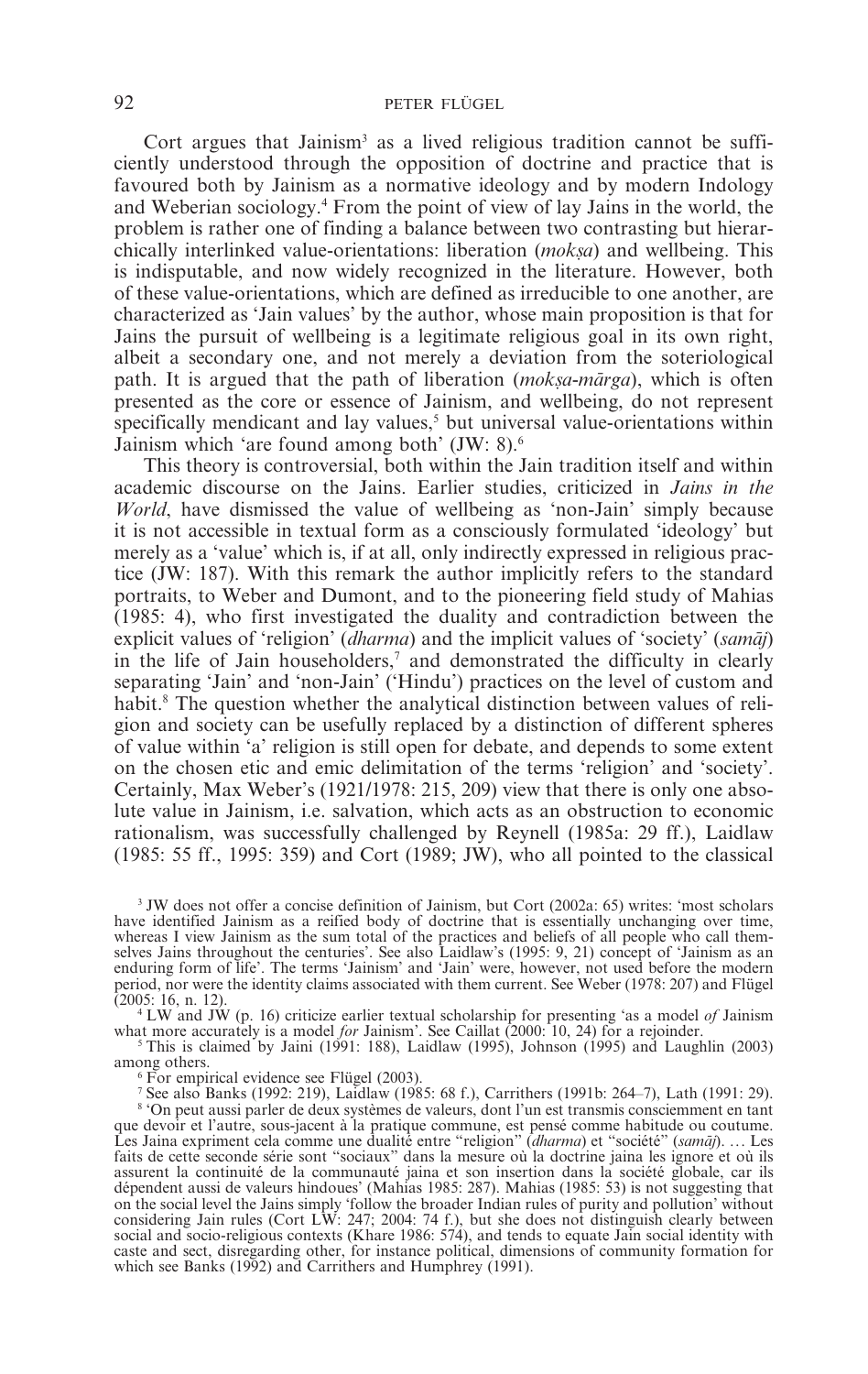Jain karman theory, and to apocryphal doctrine interpretations which they documented during fieldwork amongst the Mūrtipūjaka Jains in India, to argue that the accumulation of material wealth is indirectly recognized as a Jain value because it is seen as the fruit of good karman (*punya*).

The important observation that merit-making, that is the accumulation of good karman, is a doctrinally recognized aim compatible with economic rationality, 'not dissimilar from the Calvinist drive', was first made by scholars of modern Hinduism and Buddhism such as Spiro  $(1970/1982: 431-54)$ ,<sup>9</sup> who showed how the 'Janus-faced' doctrine of karman can help transform the socio-economic order into a moral one, and contributes to a 'profound ambivalence about power' and even to political instability. The idea that the accumulation of *punya*, leading to a better rebirth and material wealth, should be a respectable religious aim in itself is foreign to the early canonical scriptures of the Jains, which do not know of the technical Jain karman theories of the later texts and are largely addressed to salvation-seeking mendicants. It is particularly attractive for lay Jains, which may have been one of the reasons for its elaboration. However, the conception poses a serious problem, namely how to practise renunciation and accumulation at the same time. Spiro (1982: 454) stated the dilemma in unambiguous terms: merit can only be acquired through morality (*dana*), while wealth 'must be acquired through economic action'.10 One practical solution to balance the two orientations is to keep merit books in an attempt to reckon good and bad actions. According to the Jain doctrine of karman this is a futile undertaking since every type of karman will come to fruition independently. Another is to define wellbeing primarily theologically in socio-moral rather than material terms.<sup>11</sup> In order to analyse alternative strategies of dealing with this dilemma within Buddhism, Spiro (1982: 12) distinguished between worldly action and religious action, and subdivided the latter into *nibbanic* and *kammatic* (two forms of soteriological Buddhism), and *apotropaic* or welfare-oriented action (a form of magical Buddhism), though it remains unclear how specific practices relate to these categories.

With the exception of Goonasekere (1986), who was primarily interested in Spiro's problematic psychological theories, none of the ethnographers of contemporary Jainism took notice of Spiro's useful analytical categories.12 Most of them thought the answers to their questions could be found in the analysis of observed practice and the opinions of their lay informants, some of whom seemed to act on the assumption that they can have it both ways, given the intrinsic ambiguity of key terms of Jain religious language and the ambivalence of their own intentions. James Laidlaw (1985), who in contrast to Cort distinguished between religious and non-religious actions, analysed the Jain 'language game' in terms of the dual reference of Jain concepts, such as the *anuvratas* or small vows for the Jain laity, to both the '*moksa*-discourse' and

<sup>11</sup> See note 73.<br><sup>12</sup> Spiro's 'apotropaic' Buddhism corresponds to Laidlaw's (1985: 65 ff.) 'magical' use of Jain rituals. Weber (1978: 206) interpreted the Jain soteriology itself as a spiritualized 'magical' belief.

<sup>9</sup> Bechert (1966, 1978), S. J. Tambiah (1970) and R. Gombrich (1971: 279 f.) also discussed this issue in separate ways. See M. Singer's (1956) somewhat different interpretation of the modern

<sup>&</sup>lt;sup>10</sup> What exactly an 'economic' action is in this context is not entirely clear. But Spiro is right to contrast ideas and practice. By contrast, Cort and others and Laidlaw (1995: 354) argue that religion and economy are harmoniously integrated in Jain culture through polyvalent symbols such as credit: 'credit (*udhar, sukh*) is at once an economic and an ethical notion': 'Accumulation can be related dynamically to renunciation in a single life' by alternating between the two orientations 'like "the constant movement of a pendulum"' (p. 363). Spiro (1982: 458 ff.) does not discuss 'social' and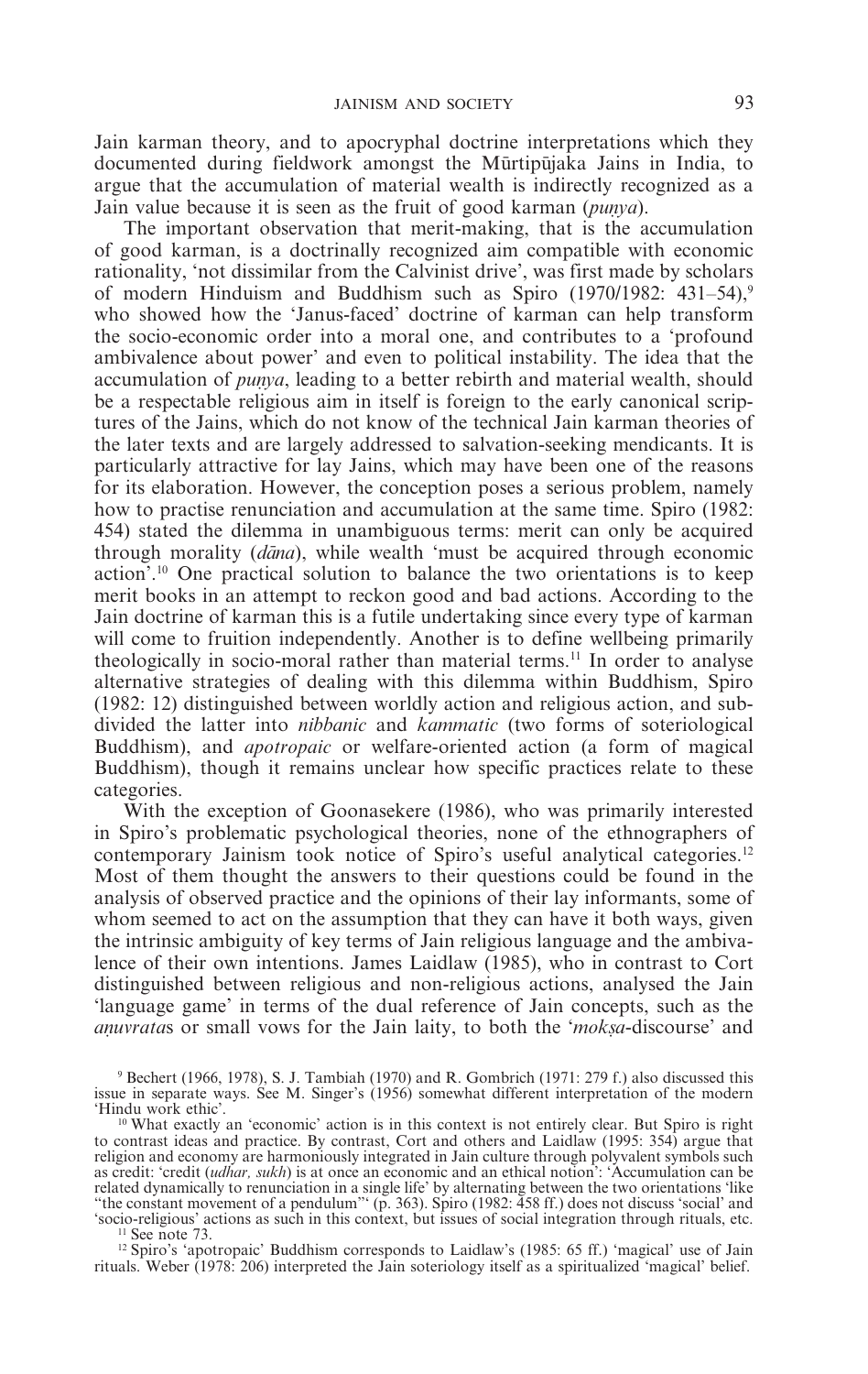the '*punya*-discourse'.<sup>13</sup> JW, p. 145, argues similarly that, because of the existence of at least two hierarchically ordered levels of value within Jainism, in practice every event, action, word, or symbol is 'open to multiple levels of interpretation', and that the meaning of all actions and words can 'oscillate between the two understandings' (JW: 167). However, Cort does not discuss merit-making in terms of the explicit ambiguities of the karman theory or of double standards (Derrett 1980: 144), but in terms of a sphere of value which is not, it is argued, explicitly expressed in Jain doctrine but embedded in practice: 'The *moksa-marg* ideology and the value of wellbeing are held in unresolved tension because of the multivocality of the symbols by which the two are expressed. According to the *moksa-marg* ideology, an individual has to make a choice between wellbeing and the *moksa-marg*. In practice, the two are held in tension, and people act and live on the assumption that one can have it both ways: following practices of the *moksa-marg* brings wellbeing, and pursuit of wellbeing (within certain boundaries) advances one at least a small way along the *moksa-mārg*' (JW: 200).

What is meant by the analytical categories ideology, value and practice? The term 'ideology' is broadly derived from Dumont's use of the word 'valueidea'. It is defined as a hegemonic (JW: 186) normative 'mode of interpreting reality based upon a systematic, idealist quest for order' which gains religious functions 'to the extent that such a truth is treated as sacred' (JW: 10) in the sense of Eliade (JW: 196). The term 'value' is reserved for 'symbolic ideologies', that is encompassed, unconscious or merely implicitly expressed values, such as wellbeing. Except for general references to the significance of intentionality, the cognitive status of implicit values, and their relationship to practice, remains unexplored in JW, both theoretically and empirically.14 The investigation of the 'interaction between the realm of wellbeing and the ideology of the path of liberation' (JW: 6) in space and time is left to the analyst, who alone, it is argued, is able to uncover the untheorized values of wellbeing which (may) underlie 'writings, spoken discourse, and rituals' (JW: 30).<sup>15</sup> This is because there is no single unifying emic term corresponding to the 'analytical category' of wellbeing, which refers to a multiplicity of polyvalent terms and concepts designating states of 'one's material embodiment': 'It is marked by health, wealth, mental peace, emotional contentment, and satisfaction in one's worldly endeavours. In the Gujarati language, wellbeing is indicated by a family of polyvalent concepts such as *mangal*, *subh, kalyān, lābh, punya, sreyas, sri*, laksmi, and *santi*, which have a range of overlapping English meanings that include holiness, good fortune, prosperity, wealth, good luck, auspiciousness, goodness, welfare, health, gain, benefit, merit, beauty, calmness, quietude, and peace. The 'goal' of this realm, to the extent that it is goal-oriented at all, is a state of harmony with and satisfaction in the world, a state in which one's social, moral, and spiritual interactions and responsibilities are properly balanced' (JW: 7). Rather than privileging one or other of the listed Sanskrit terms such as *subha*, auspiciousness (Carman, Madan, Marglin), *mangala*, pure

<sup>&</sup>lt;sup>13</sup> Jaini (1985, 1991: 187 f.) also contrasts the 'path to nirvana' and the 'path of merit-making', but does not focus on the functions of the polyvalence of terms.

<sup>&</sup>lt;sup>4</sup> JW: 11 f. stresses that ideology is not always at the centre of (Jain) culture. Sometimes implicit values such as wellbeing are foregrounded, though it is not entirely clear how. Dumont's (1980: 165) theory of the contextual reversal of the levels of value argued that accumulating wealth was recognized as a value only implicitly 'in traditional India' since it remained 'undifferentiated

within politics' (*artha*).<br><sup>15</sup> 'Because the value of wellbeing is not systematically expressed, the student must investigate the various elements constituting this value that are implicitly expressed within the tradition, and then extract these elements for scholarly analysis' (JW: 187).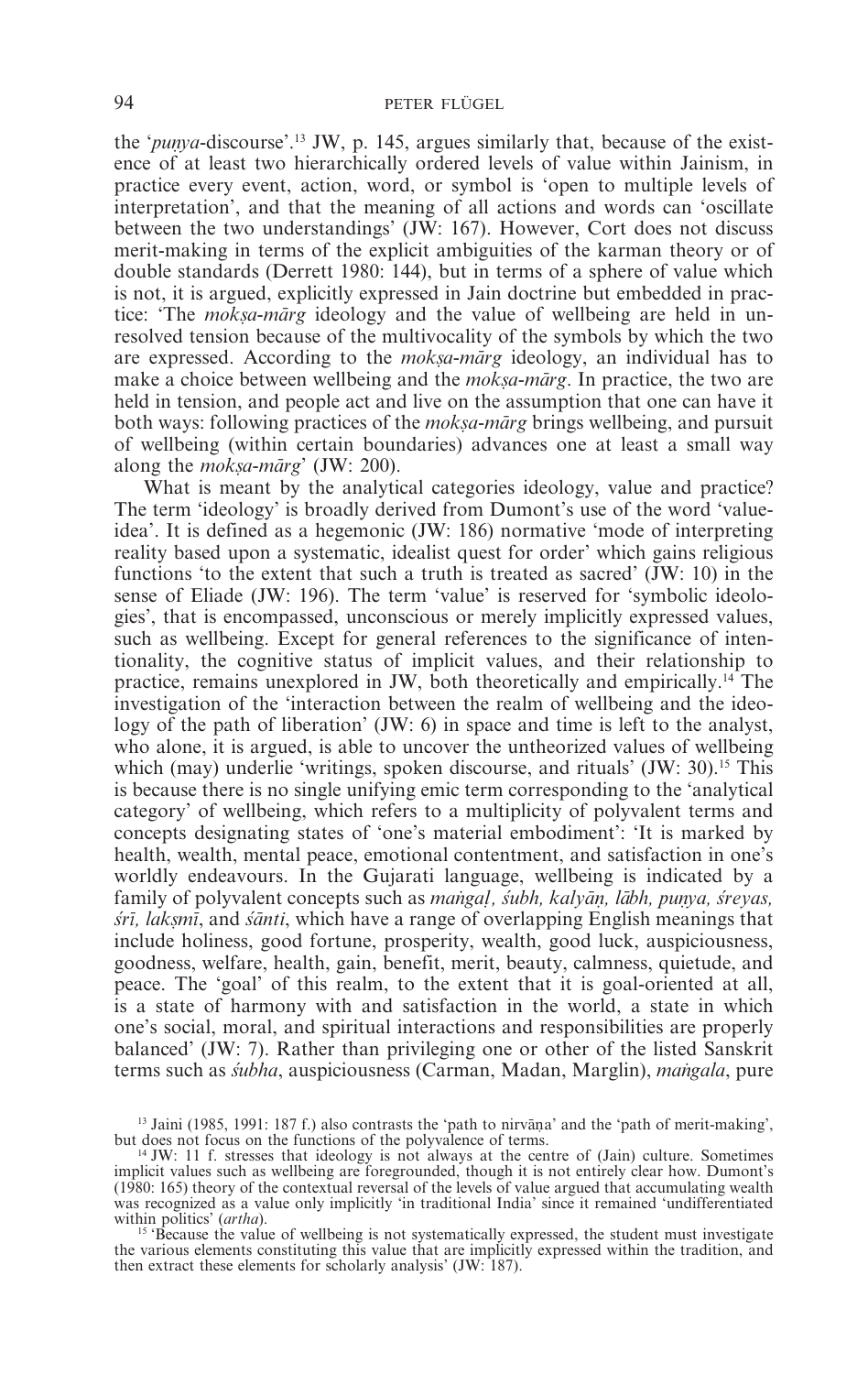auspiciousness (Jaini), or *punya*, merit (Williams, Laidlaw, Jaini, Johnson), which can be lumped together only with difficulty, Cort characterizes the relationships between these terms as 'family resemblances' (Wittgenstein)<sup>16</sup> in order to avoid the artificial reification of the 'implicit' realm of value which, in his view, has not yet been rationalized or 'framed' by Indian intellectuals (JW: 64) and is therefore 'intractable to precise definition' (JW: 187): 'If there were a single Indian term, wellbeing would not be only a symbolically expressed value. It would be a consciously expressed ideology like the *moksa-marg*' (JW: 188).

II

The theoretical framework of JW is a variant on the influential holistic approach of phenomenological structuralism which was introduced into Asian studies by Dumont (1966/1980), Tambiah (1970) and others, to re-integrate conceptually the 'great tradition' and the 'little tradition' within a single (syncretic) 'cultural system', i.e. the 'hierarchy' of values or the 'cosmology' of a given society, perceived from a hypothetical participants' point of view. Burghart (1978), Malamoud (1982), Madan (1985), and others refined this model by introducing notions of 'multiple' and 'revolving' hierarchies (within the same cultural or social system) but did not substantially alter it. The interesting additional perspective offered in this book is the analysis of the ways in which different, conflicting but intersecting, dimensions of value are integrated within a hierarchical system through the use of multivalent symbols. Within Jaina studies the role of intentional multivocality was investigated first by Williams (1963: xviii–xx) and elaborated in different ways by Laidlaw (1985, 1995) and Cort (1989, 2001), with an emphasis on semantic structure, and by Carrithers (1991b, 1992) and Flügel (1993, 1995–96) with an emphasis on pragmatics, i.e. the strategic uses of multivocal symbols, and the social implications of religious language. The theoretical literature on symbolic systems, tropes, and socio-linguistic pragmatics has greatly influenced the post Weberian and post-Dumontian debate on the status of Buddhist and Jain ideologies within composite cultural and social universes; in particular the analysis of language games (Wittgenstein), speech acts (Austin), indexical symbols (Burke), polythetic categories (Needham), conversational implicatures (Grice), politeness (Brown and Levinson), and communicative action (Habermas). It was sensed that the study of discourse would generate a solution for the theoretical problem of how to conceptualize Jain culture as an independent dimension between the soteriological ideals of Jainism and society at large, given the situational fluidity of boundaries in Indian/South Asian culture and society, which can hardly be depicted as a seamless whole.<sup>17</sup> After the linguistic turn, the relationship between religion and society was generally conceived as indirect, as a discourse mediated by specific symbols and forms of reflexivity, at the cost of social structural analysis. Max Weber (1978: 217) already identified the unclear status of the lay rituals as one of the main 'weaknesses' of Jainism, which relies on the rituals of the Brahmanical social system, because it has not created stable social rituals on its own. Due to the resulting vacillating (*schwankenden*) status of the Jain laity, who find themselves sandwiched between society at large and individual Jain mendicant traditions to whom they are closely connected while simultaneously being strictly separated, Jain

<sup>&</sup>lt;sup>16</sup> See also Laidlaw (1985: 55).<br><sup>17</sup> See Laidlaw (1995: 83, 95) and also Cort (1998).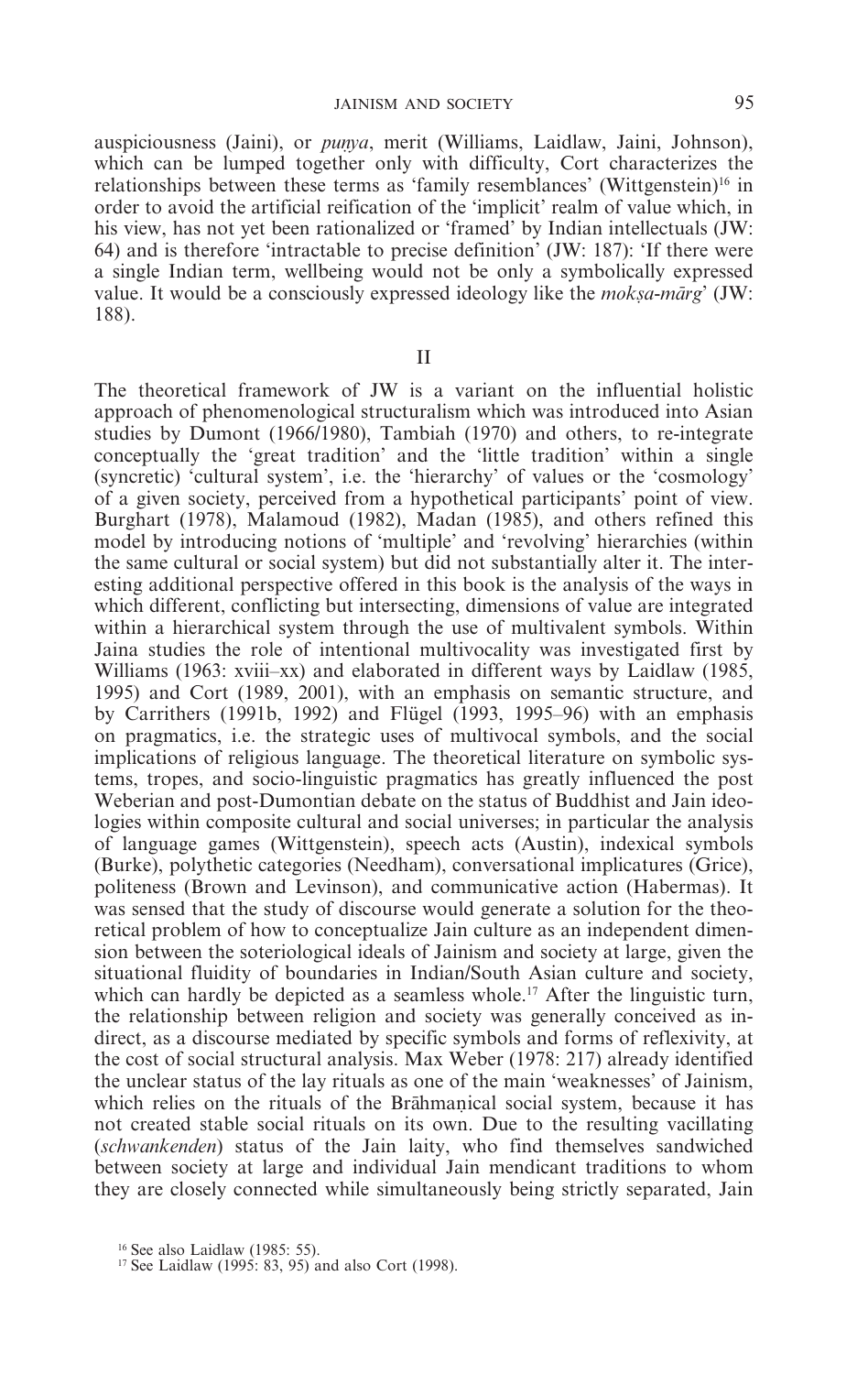culture has no clearly identifiable shape.18 Another key problem, particularly for modern Jain reformers who wish to create a unified 'Jain' society, is the continuing strength of traditional sectarian and caste identities. Most Jain lay rituals are imitations of idiosyncratic monastic paradigms. In addition,  $(Švetāmbara)$  Jains employ Brāhmans for the performance of common Hindu life-cycle rituals. They also worship popular Hindu gods, such as Ganesa, Laksmi and Sarasvati for good luck and wellbeing. Williams (1963: 216) argued that even 'the only major element of the layman's religion ... which may be said to belong exclusively to the lay life', that is the custom of imageworship (*pūjā*), is 'one of Jainism's earliest conscious imitations of the Hindu world around'.

While placing himself within the Harvard tradition of Carman and Marglin (1985),19 whose edited volume *Purity and Auspiciousness in Indian Society* served as a springboard for the present book, Cort refrains from engaging in the wider theoretical debate<sup>20</sup> and confines himself to the use of the distinction between univocal and plurivocal symbols. Despite some disclaimers,<sup>21</sup> Jains *in the World* characterizes the dominant *moksa-marga* 'ideology' as consisting largely 'of literal, nonfigurative statements', and the 'religious values' of wellbeing as only expressed in the form of multivocal symbols, which is debatable, because even the terms of the doctrine of the *moksa-marga* can be used ambiguously.22

In contrast to Dumont's depiction of India as a cultural whole whose surface variations are governed by an unchanging ideological core (the structural opposition of pure/impure), the method of JW is characterized as 'poststructuralist': 'There is not one structure, different parts of which are more or less visible at different times, that makes up the essence of Jainism. The structures themselves and the relationships among them change over time' (JW: 14 f.). This means that the 'interplay' of the value of the *moksa-marga* and the values of wellbeing is manifest in historically variable forms which are thus generated not by one but by (at least) two mutually irreducible structural oppositions (purity +/−, wellbeing +/−). The two dimensions of purity and wellbeing themselves are conceptualized as unchanging structural constants (though only one appears to be expressed explicitly)—in contrast, for instance, to Max Weber's 'ideal types', which permit the analysis of changing values.

The main problem of this methodological postulate is that it does not correspond to the largely synchronic analysis presented in the body of the text. Instead of pointing out the structural and semantic inconsistencies in the Jain scriptures and investigating the competing interpretations of different doctrinal schools within Jainism, and the rhetoric of specific agents, Cort states, like the classical Indologists and Jain reformers who are criticized for presenting

<sup>&</sup>lt;sup>18</sup> Although Jainism is recognized as an independent religion by the Indian constitution and by the Census of India, socially and culturally Jains are often treated as 'Hindus', for instance in modern Hindu law, and many Jains tend to identify themselves as 'Hindus', at least in certain contexts.

 $19$  Cort's (1990: 62) triad of 'ideology, intention, and practice' echoes both Parsons and Shils' (1951/2001: 6 ff.) triangle of 'culture, person and action' and the title of Tambiah's 1985 collected articles. Tambiah's application of the theories of the indexical symbol (Burke) and the shifter

<sup>&</sup>lt;sup>20</sup> Cort (1997: 104) describes the works of Malamoud 1982. Madan 1985, and Needham 1975 as his immediate sources of inspiration, but does not discuss the differences between a 'revolving hierarchy' (Malamoud) and a 'polythetic classification' (Needham). See Banks 1992: 228 and Carrithers 2000 for other applications of Needham's concept of polythetic categories to the Jain case.21 JW: 11, 186. <sup>22</sup> The names of the Jinas can serve as 'auspicious' mantras, etc. The Jain versions of the

two-truth theory postulate that all concepts have primary and secondary meanings in accordance with the transcendental and the conventional points of view. See also fn. 73.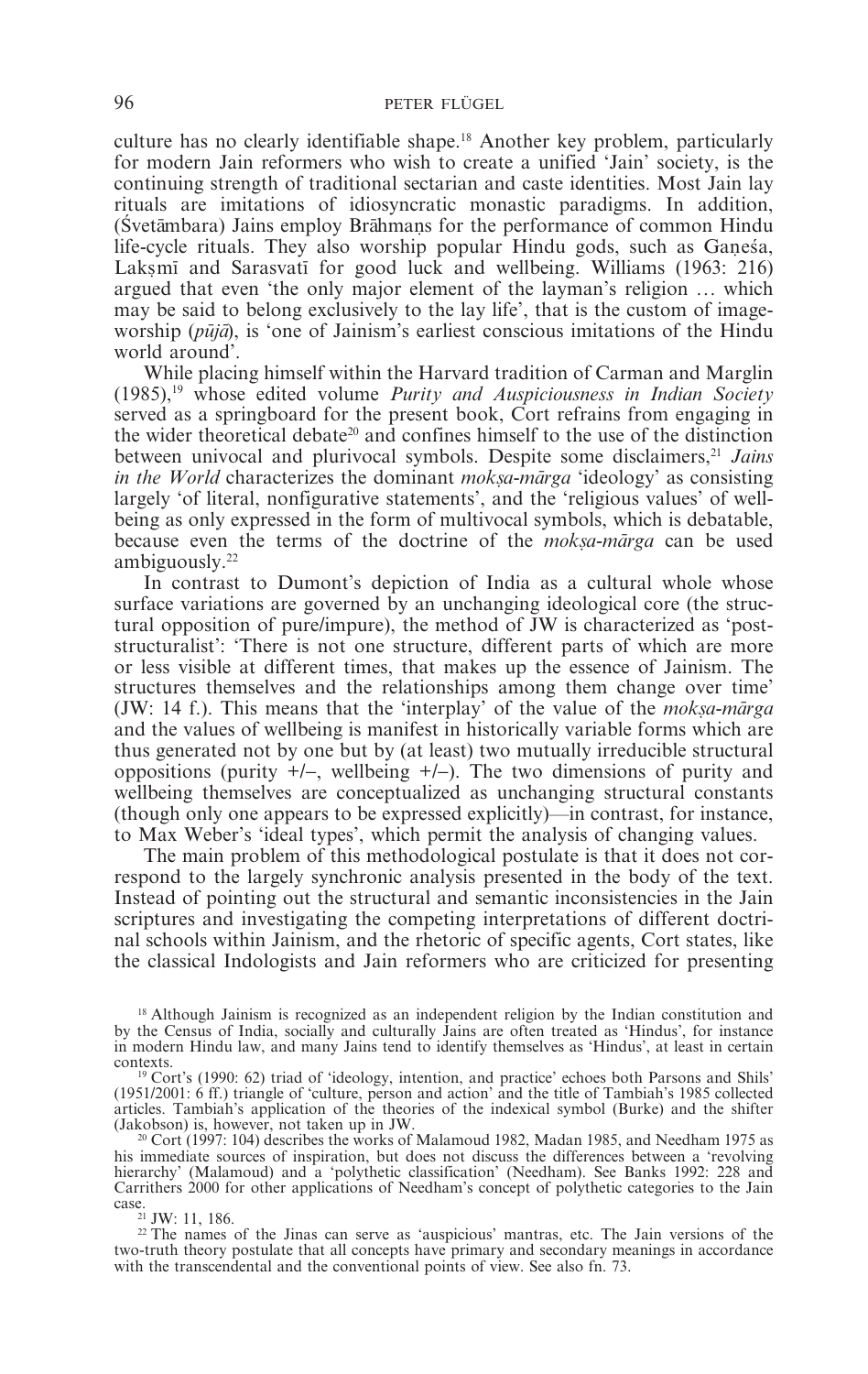the *moksa-mārga* ideology as the 'core or essence of Jainism' (JW: 200), that the doctrine of the path of liberation 'as explicitly spelled out some two thousand years ago in *Tattvārtha Sūtra* chapter 1 and *Uttarādhyana Sūtra* chapter 28 has remained remarkably consistent throughout subsequent Jain history' (JW: 186): 'my discussion will present it as an unchanging, timeless, eternally true system. ... There is a history of the *moksa-marg*—albeit a history that exhibits greater conceptual conservatism than do most ideologies—and there are multiple, sometimes conflicting viewpoints within the ideology' (JW: 16). As alternative 'minimal definitions' of what it is to be a Jain in practice, Jain vegetarianism (JW: 130), and the participation in annual festivals (JW: 144) such as the *samvatsari pratikramana* (JW: 160) are mentioned.<sup>23</sup>

Further methodological conundrums, which the author himself would have preferred to avoid, are connected with the problem of the 'residuals' in the Neo-Kantian philosophy of value which underlies the Dumontian approach, and the problem of methodological holism: 'The holism of north Gujarat Jain life is a heuristic fiction. But it is not untrue. I have chosen for strategic purposes to imagine the Jain culture of North Gujarat as a whole; I could have just as easily chosen to emphasize the ways in which it is not a whole. That would have been another book' (JW: 15). Without presupposing a concrete whole, the universe of discernible elements of a chosen field of study cannot be defined. However, in JW holism is not just a heuristic or rhetorical feature, but a key premise of the presented analysis of 'implicit realms of value within a culture' (JW: 12). Without presupposing a Jain 'culture' *(samskrti)*, 'society' (samāja), or 'community' (sangha) as an entity,<sup>24</sup> it may as well be argued that, in many contexts, non-Jain values rather than (or in addition to) secondary Jain values are implicated in polyvalent 'Jain' terms, as indeed Williams (1963: xviii–xix, xxiii), Jaini (1985a: 89 f.), Mahias (1985: 287), Laidlaw (1985: 68 f., 1995), Carrithers (1991b: 280 f.) and occasionally the author himself (Cort 1991: 392, 406) have suggested. Implicit contextual meaning knows, after all, no ideological boundaries. In another publication, written ten years after LW, the author adopts L.A. Babb's (1996: 194) view that the unit of study should be 'South Asia'25 rather than 'Jainism and the Jains' as in JW: 'Jainism so-called is Indian civilization, just from a particular angle of vision' (Babb, cited in Cort 1998: 12). Yet, the problem of reification is not solved in this manner, just shifted up one dimension (back to Dumont).<sup>26</sup>

III

Both the advantages and the disadvantages of Cort's chosen method are evident in the analysis of the data. The advantages are obvious: numerous examples cited from liturgical texts which were used in the ritual performances observed by the author<sup>27</sup> demonstrate that the theory of the two levels of value

 $^{23}$  Banks (1992: 228) identified three 'common core features': 'the person of Mahavira as a focal point, the concept of ahimsa, the existence of an ascetic order'.

<sup>24</sup> The word *samaj* can mean both 'society' and (organized) 'community'.<br>
<sup>24</sup> The word *samaj* can mean both 'society' and (organized) 'community'.<br>
<sup>25</sup> Laidlaw (1995: 95) made a similar point, but used the term 'Hindu

tive' and 'the misleading assumption that the Jains constitute a single entity in the face of the larger social reality of South Asia' (p. 8). He rightly states: 'We do not have a single Jainism, but multiple Jainisms, and multiple visions of what Jainism is' (p. 13).<br><sup>27</sup> Four practices are featured in the book: the two main forms of image-worship of the

Mūrtipūjakas: *caitya vandana* (image veneration) and the *astaprakārī pūjā* (eightfold worship), and two of the most significant annual festivals: *paryusana* and *divali*. See Laidlaw (1995: 387) for a similar analysis of the 'Jain idiom' of 'this-worldly well-being' in the Jain *divali* celebrations, and other Jain rituals. Similarly Babb 1996.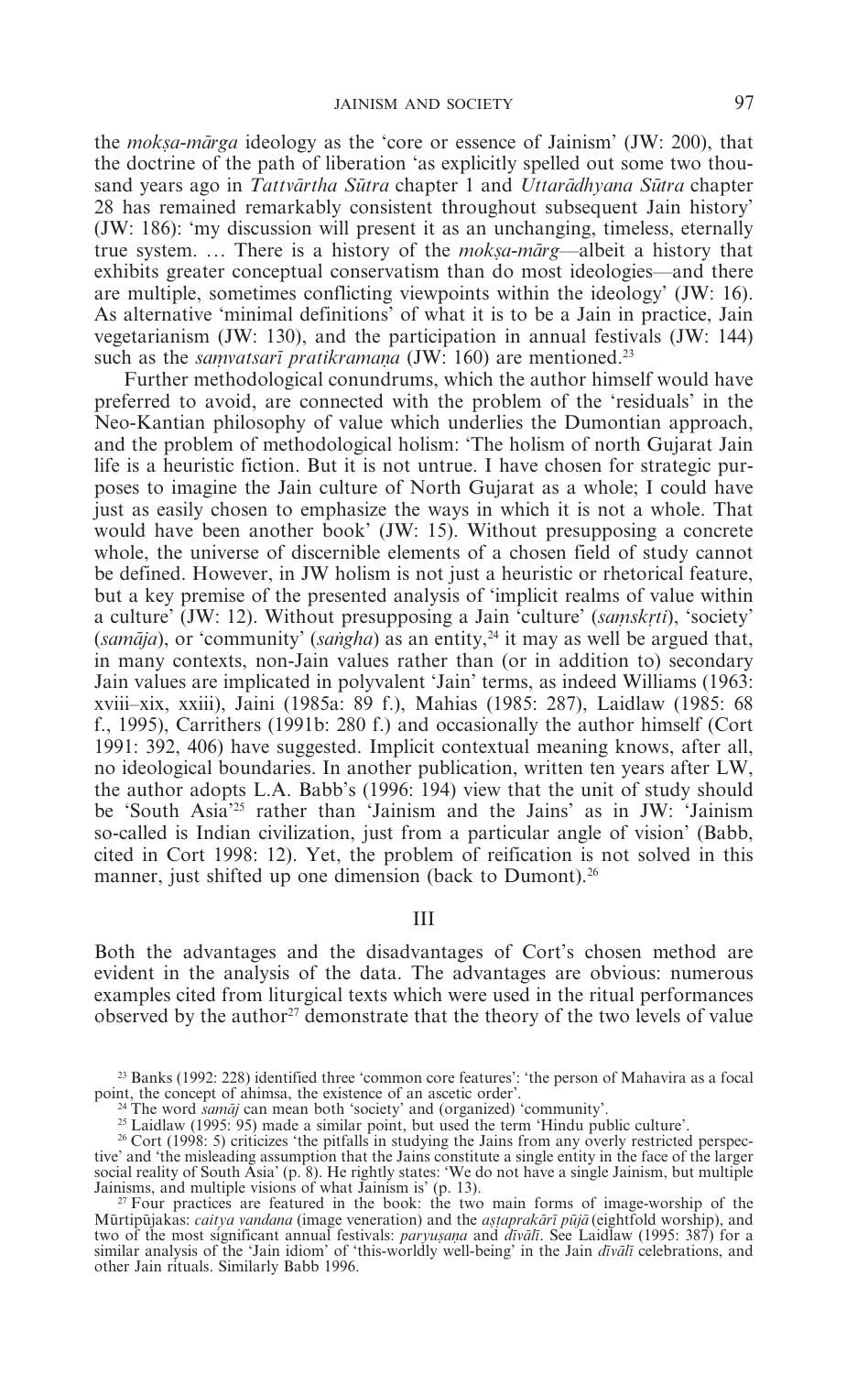reflects key aspects of Jain 'ritual culture' that have not previously been studied.28 Clearly, most Jains are not desirous of salvation but rather of a better life in this world or in the next. According to classical Jain doctrine, both aims can be achieved through the accumulation of good karman (*punya*) via gift giving, worship, etc. However, the question of the extent to which good karman is beneficial for advancement on the path of salvation, which ultimately demands the destruction *(nirjara)* of both bad and good karman, primarily through asceticism, is disputed within the tradition.<sup>29</sup> To make the practice of asceticism attractive (JW: 91), the language of wellbeing is sometimes explicitly used by Mūrtipūjaka Jain mendicants to highlight the simultaneous salvific and worldly effects of *tapasya*<sup>30</sup> 'Both outer and inner riches are gained from the glory of *tap*'.31 The clearest evidence supporting the main thesis of the book is given in the description of the two key annual festivals of the Jains which evince a 'temporary encompassment of the *moksa-marg* ideology by the value of wellbeing' (JW: 159): the *paryusana* week, the most important religious festival of the Svetambara Jains during which the *Kalpa Sutra* is worshipped ('Wealth, the Jina-speech is wealth') $32$  and the symbols of the auspicious fourteen prenatal dreams of Mahavira's mother auctioned; and the *Divali* = *Mahāvīra Nirvāņa* festivities where the ritual invocation of the value of material wellbeing can be observed during the Ghantakarna worship and the account book *pūjā*, etc. The descriptions of these rituals, which are not performed by most aniconic Jain traditions,<sup>33</sup> show that many mantras, stories and hymns of the liturgical rituals which Mūrtipūjaka mendicants created for their lay followers contain 'simultaneous emphases on liberating knowledge and gain of wellbeing' (JW: 164) by using words that 'are themselves multivalent, pointing toward both the *moksa-marg* and wellbeing, and so are understood to be efficacious for both' (JW: 185). Moreover, the congregational performance of the *paryusana* rituals has positive effects both for the individual and for the religious community in its 'twofold emphasis, on the one hand on asceticism and nonharm to improve one's karmic balance, and on the other hand on reinforcing the unity of the Jain community' (JW: 150).

## IV

The disadvantages of the chosen approach are less visible. The second chapter of JW provides a detailed overview of the history and social structure of the Jain laity in Pāṭaṇ and supplies much needed information on the Mūrtipūjaka

<sup>28</sup> Babb (1996: 11) defined ritual culture as 'an internally coherent body of skills, kinetic habits ..., conventions, expectations, beliefs, procedures, and sanctioned interpretations of the meaning of ritual acts'

<sup>&#</sup>x27;Merit can be rewarded at any of three levels: by fortune in this life, by an auspicious reincarnation in the *deva-loka* or in a *bhoga-bhu*m*mi*, and by release from the cycle of existence. In popular Jainism where the second aim rates as high as the third it becomes as important to build up a good karma (which is not in harmony with the creed) as to destroy all karma' (Williams 1963: xix). There is no evidence for this conception in the oldest scriptures.

<sup>&</sup>lt;sup>30</sup> Schubring (2000: 316) maintained that such 'concessions' to popular beliefs 'have nothing at all to do with the road leading to salvation'. But JW: 141 rightly emphasizes that, according to classical Jain karman theory, wellbeing (*punya*) is a recognized side-effect of *tapas*. 'Hindu' forms of instrumental fasting (*vrata*) are invariably criticized by the Jains (JW: 140).<br><sup>31</sup> Vijaya Dharma Sūri (1868–1923), in JW: 139. Implicit references to wellbeing are detected

in terms such as *sukha*, joy, *santi*, peace, *abhaya*, fearlessness, *ananda*, bliss. The common belief that asceticism generates supernatural power (*siddhi*), which attracted many kings as well, is not

discussed in JW: 140 f.<br><sup>32</sup> Refrain of Pandit Virvijay's 1826 *Pistalis Agam Puja*, a hymn for the 'Worship of the Forty-Five Scriptures' (JW: 152).

<sup>&</sup>lt;sup>33</sup> The account book *pūjās* of the Terāpanth Śvetāmbaras, for instance, do not generally involve Jain symbols.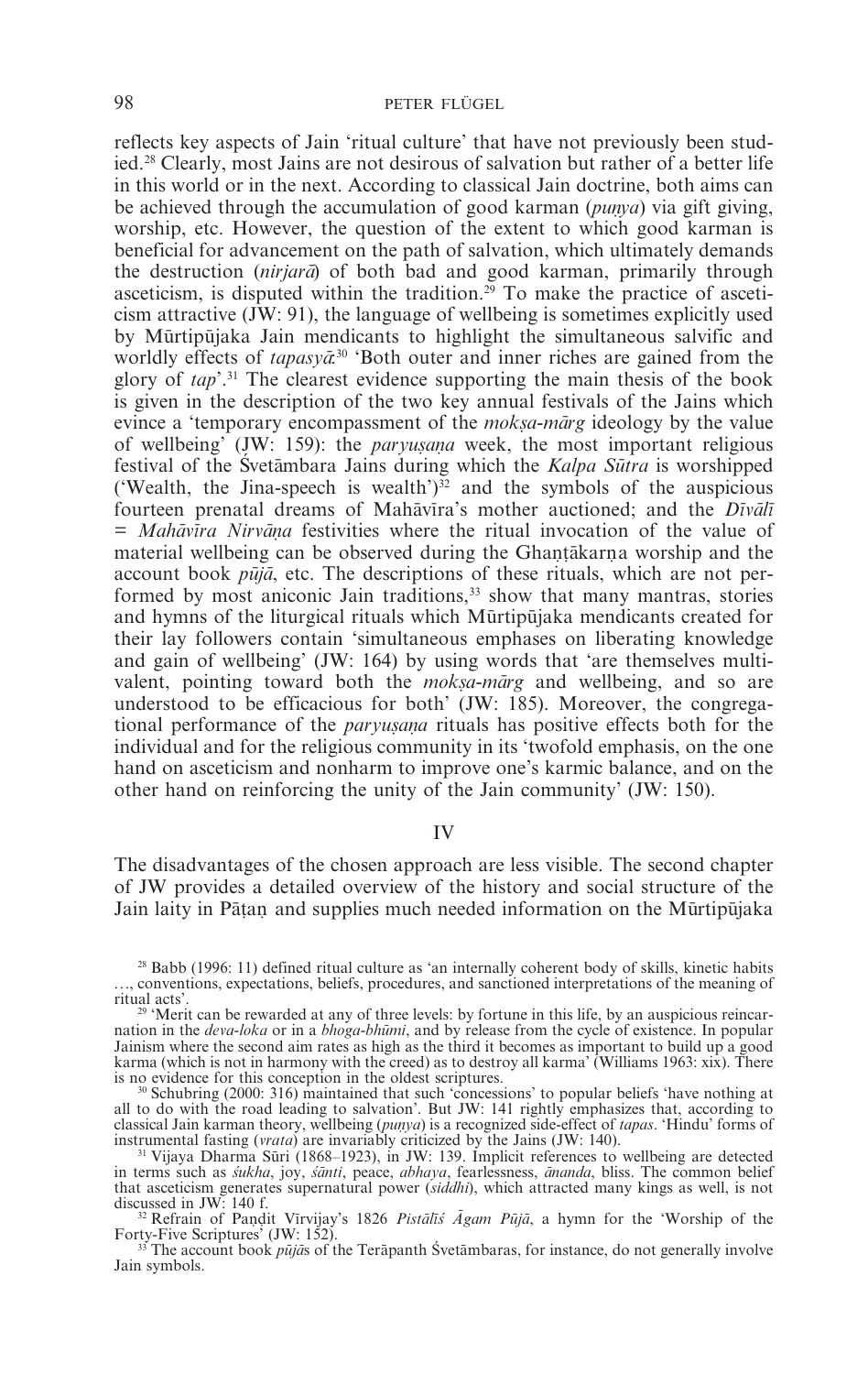Tapa Gaccha mendicant tradition to which the majority adhere. The methodological focus on the local following of a single mendicant tradition, 'the *caturvidha sangha* of the Tapa Gaccha in Patan' as part of the Jain culture in North Gujarat, represents a major advance in the study of the Jains, compared to the prevailing thematic approaches. However, by privileging only one dimension of the complex spectrum of sectarian categories, the social divisions of the Jains, which cut across the religious divisions,  $34$  and the intra-sectarian divisions are made invisible. At the same time, selected local and sectarian variants of widely practised rituals gain the status of universal paradigms through a process of abstraction.35 Most of these problems could have been avoided if the differences between the sub-sects *(samudava)* of the Tapa Gaccha had also been investigated, which, if the presented evidence can be believed, inform most of the ritual practices of the Tapa Gaccha Murtipujaka Jain laity in Pātan (there are at least twenty-seven independent monastic orders within the Murtipujaka tradition nineteen of which belong to the Tapa Gaccha, not to speak of other Jain traditions which are underrepresented in Patan). Instead, the book is predicated on the hypothesis that 'nowadays' the (Tapā Gaccha) Mūrtipūjaka Jains in Pātan form a single community, or *sakala sangha*, whose members occasionally congregate in the two citywide 'pilgrimage temples' rather than being, as elsewhere in contemporary India, internally divided according to sect, caste, region of origin and neighbourhood affiliation. This assumption underlies all chapters, although it does not tally with the information given on p. 147 that the local neighbourhood congregations form separate *paryusana* assemblies, which demonstrates that the category of the *sakala sangha* is of limited practical relevance.<sup>36</sup> Moreover, the rivalry between the lay congregations *(sangha)* of the two citywide temples replicates the competition between the two principal branches (*sakha*) within the Tapa Gaccha, the Vijaya Sākhā and the Sāgara Sākhā, which are further subdivided into a number of mutually exclusive mendicant orders (*samuda*m*ya*) some of which, Cort notes, have 'specific affiliations' with one or more of the eighty Jain neighbourhood communities in Pātan (JW: 52).<sup>37</sup> The boundaries of these  $s\bar{a}$ *kha*<sup>rd</sup>s and *samudavas* are described as 'fuzzy' (JW: 46) and 'informal' (JW: 51), despite the fact that the mendicants of different *samudavas* of the Tapa Gaccha are generally not even allowed to eat together because they observe slightly different rules.<sup>38</sup> The ideological holism of the Mūrtipūjaka Jain lay community in Pāṭaṇ (whose members live predominantly in Mumbai and Amadāvād)<sup>39</sup> thus seems to be an often invoked but rarely implemented communal ideal which deliberately papers over the tangible sectarian differences which determine ritual practices and religious identity in day-to-day life.<sup>40</sup> In the light of the presented evidence, which is corroborated by accounts of similar 'imagined communities'<sup>41</sup> amongst the Jains, it remains doubtful whether 'today the *sakal sangh* is the final authority within the Jain community, with

<sup>34</sup> See Sangave (1980: 67) and Banks (1985b: 46). JW, pp. 57–60, highlights the common features of the six principal (Jain) Vāniyā or merchant castes in Patan; for instance that they live 'mixed together' in the same neighbourhoods, and are 'lumped together by non-Jains'.

together' in the same neighbourhoods, and are 'lumped together by non-Jains'.<br><sup>35</sup> See the enormous variation in the medieval ritual texts investigated by Williams (1963).<br><sup>36</sup> Paryugana is generally performed collectivel

and by Tapa Gaccha monks from other *samudayas*.<br><sup>39</sup> See JW: 57 f. and Cort (2004: 97) on the 'fictive identity' of the Patan Jain merchant castes which is only 'in the metropolis becoming a social reality'.

<sup>40</sup> 'I must stress that although all Jains of Patan recognize the division between these two *sanghs* in practice, in conversation they also deny that the division has any real importance' (JW: 50).<br><sup>41</sup> See Carrithers (

on family or neighbourhood' (JW: 114).<br><sup>38</sup> Personal communication of Acarya Jaya Sundara Suri in Mumbai, 23 October 2003,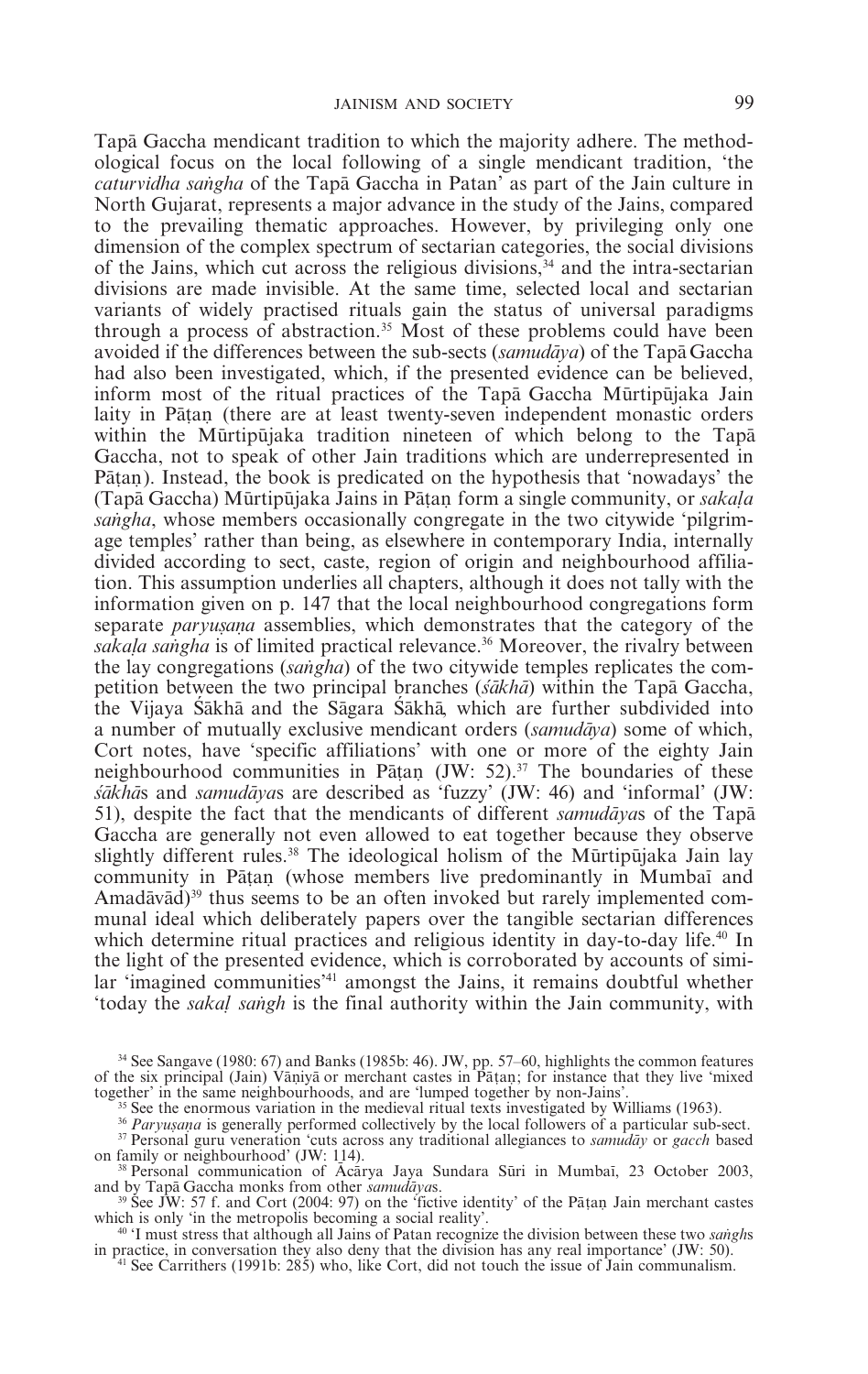authority over even the heads of the *samuday*s' (i.e. the  $\bar{a}c\bar{a}r\gamma a s$ ), since 'this authority remains largely on the level of abstract ideology, and cannot be directly translated onto the level of practice' (JW: 50).

V

JW is not primarily concerned with the specific religious, socio-historical or economic aspects of the life of the Jains in Pātan. It concentrates rather on the investigation of the constitutive features of contemporary 'Jain culture' as a whole, that is the ways is which the participation in rituals and ceremonies 'reaffirms the individual in his or her identity as Jain' (JW: 142). Following the method advanced by L. A. Babb (1996: 13 f.), three of the four substantial chapters of the book (ch.  $3-5)^{42}$  focus on the 'structural variants of the same basic interaction' with 'sacred others' (JW: 61), i.e. the interaction with deities, mendicants, and with the inner self.<sup>43</sup> Chapter 6 finally shows, through a description of 'the' Jain religious year (JW: 183), how these key elements are weaved together to form 'a distinct Murtipulak ritual culture' (JW: 142).

The method of presentation is to contrast selected textual paradigms with generalized descriptions of observed ritual practice, sporadically interpolated with examples of individual performances.<sup>44</sup> In contrast to Humphrey and Laidlaw's (1994) theory of the 'lack of fixed meanings' in (Jain  $p\bar{u}i\bar{a}$ ) rituals,<sup>45</sup> Cort believes, in my view correctly, the orientation towards the 'single meaning' of each ritual as a whole as outlined in textual paradigms to be 'essential' for Jain ritual practice (JW: 220, n. 4).<sup>46</sup> Jain ritual is more informed by 'intentionality and theology' (JW: 71) than by orthopraxy and by the freedom of the individual to pick and choose ritual elements to construct a personal style of worship.47 He points to five observed limits of choice: the influence of the family tradition, the occasion, the physical layout of the temple (JW: 84), and the main 'two concerns of the worshiper': to avoid moral faults ( $\vec{a}\vec{s}$ *atana*) and to conform to the spiritual meaning of the rituals (*bhava*) (JW: 71). Thus, there are 'multiple ideological interpretations of the acts, demonstrating both the ideological concern that there should be a single meaning and at the same time the fact that the actions cannot be so reduced to a single meaning'  $JW: 72$ .<sup>48</sup>

The generally freshly translated ritual texts are those used by the participants themselves. Cort's guides in this matter are lay informants rather than local experts or scholars (JW: 14), though, sadly, their own voices expressions of lived experience—can hardly be heard. The texts are selected from a variety of Mūrtipūjaka traditions  $JW$ : 88 ff.) for only one purpose: to demonstrate that by composing widely used liturgical texts which sometimes invoke the value of wellbeing 'some *sadhus* have promoted cults specifically

 $42$  The work is in seven chapters: (1) Ideology of the path to liberation; (2) Jains and Jainism in Patan; (3) Going to the temple: how to worship God; (4) Gifting and grace: patterns of laymendicant interaction; (5) Holy asceticism; (6) Remembrance and celebration: the Jain religious vear; (7) Ideologies and realms of value.

<sup>&</sup>lt;sup>43</sup> Cf. Laidlaw (1995: 19) on 'ethics'.<br><sup>44</sup> 'I will present the ideological prescriptions ... and then show how elements of these are used as the building blocks for distinctive personal styles of worship' (JW: 64).

<sup>&</sup>lt;sup>45</sup> Humphrey and Laidlaw's (1994: 109, n. 14) views were inspired by the work of Frits Staal.<br><sup>46</sup> Similarly Jaini (1979: 189) ('common spirit') and Babb (1996: 198, n. 7).<br><sup>47</sup> In the concepts of *caitya-vandan* and eig

range of actions and intentions within a single ideology. Framing here expresses a concern with

boundedness, with keeping the activity within a framework of *moksa-marg* ideology' (JW: 64).<br><sup>48</sup> See Humphrey and Laidlaw (1994: 132) who, according to Cort (1997: 107), are 'engaged in a theological and philosophical debate with the Jain tradition'. Humphrey and Laidlaw's theory of ritual seems to have more in common with Samkhya than with Jain philosophy.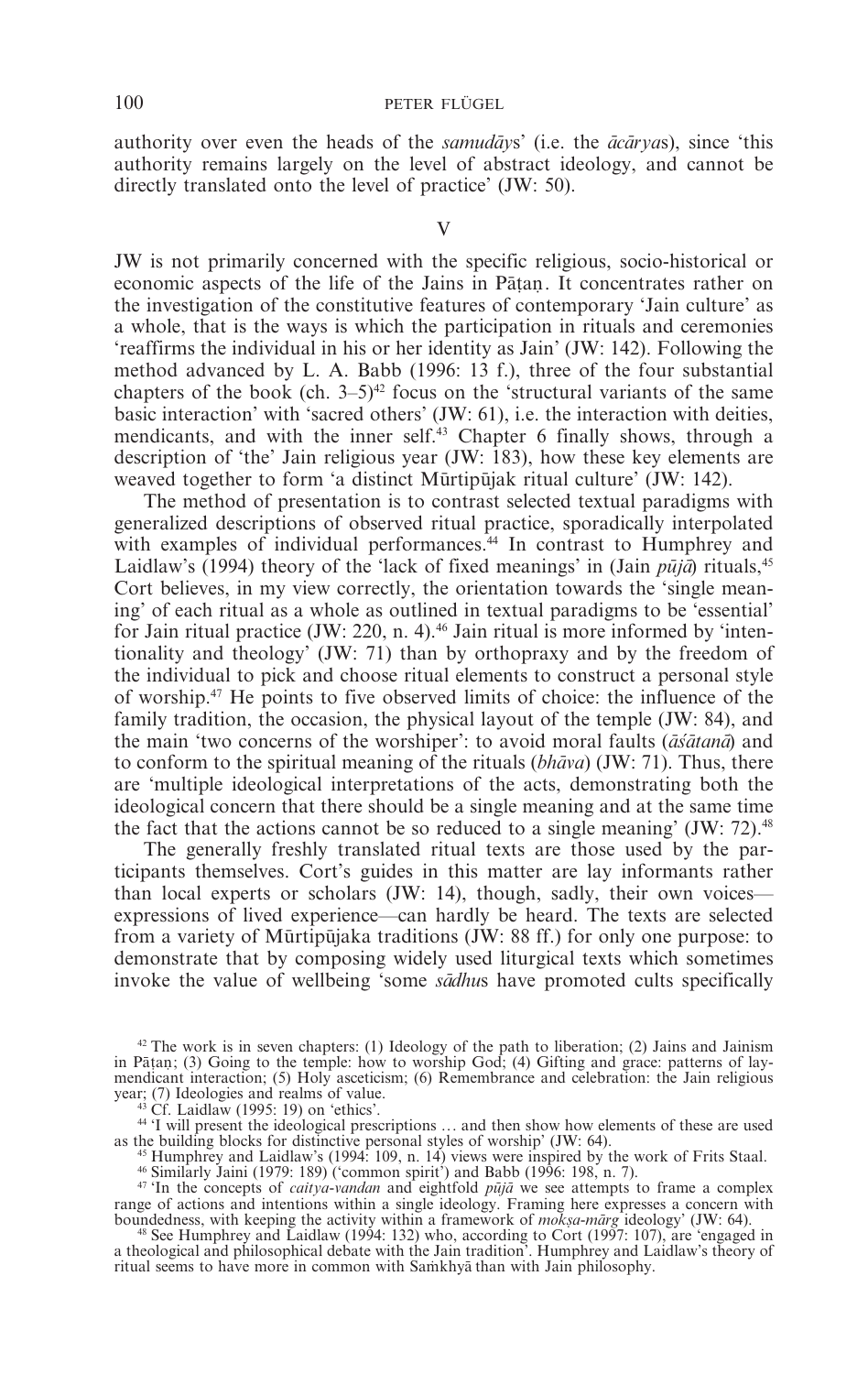designed to respond to the laity's worldly needs' (JW: 91).49 Most of the selected passages belong to the genre of the contemporary Mūrtipūjaka *Srāvakācāra* literature, which is based on medieval paradigms.<sup>50</sup> A wealth of new information on the eighteenth–twentieth century authors of the largely unstudied ritual manuals and their respective sectarian agendas is scattered in the footnotes. Since the study is mainly generalizing and theoretical in orientation, the texts are not reproduced in the original, nor are the rituals situated within specific contexts. Generalizations about 'Jain ritual culture' as a whole are difficult on the basis of these sources, for one because no prescriptions for image worship can be found in the older strata of the canon, as criticized by the aniconic Jain traditions. By contrast, the texts concerning ascetic practice have canonical precursors. It will be an important task for future scholarship to analyse the different interpretations, for instance, of the efficacy of various ritual practices offered by Tapa Gaccha intellectuals and to compare them, say, with those of the aniconic Jain traditions. Compilations of contemporary Jain views on the putative karmic effects of *pu* $\vec{a}$  inevitably invite the conclusions of Cort and Laidlaw (1995: 68), that despite sustained Jain efforts to achieve a 'consistent interpretation', the 'connection between theology and the efficacy of *pu* $\bar{a}$  is not one of them' (JW: 99). Functional theories are generally hard to prove.

VI

One of the most significant contributions of JW is the presentation of overwhelming evidence for the prevalence of devotional practices amongst the Jains. Cort demonstrates that the perceived potential of Jain *bhakti* to generate both purification and wellbeing, either indirectly through the purification of karman (the *kammatic* perspective) or directly through the request of the assistance of 'tantric' Jain protector gods and goddesses (the *apotropaic* perspective), involves both explicit and implicit appeals to the grace of the liberated Jinas (JW: 98, 100). Because classical Jain doctrine describes the Jinas as transactionally absent,<sup>51</sup> Schubring (2000: 316), Williams (1963: xix) and Jaini (1985a, 1985b, 1991: 187) dismissed such practices as corrupted forms of 'popular religion', or 'Hinduisation'.52 Cort, by contrast, emphasizes their integral role in Jain ritual culture (probably assuming that any action performed in the context of a Jain ritual that is backed by a Jain ritual text is a 'Jain' practice).53 Convincing evidence is presented in the form of Jain hymns and mantras, written in Prakrit, Sanskrit and Gujarati, which invoke the wishfulfilling qualities of correct faith, of the Jinas (JW: 67–9), and of the minor Jain gods and goddesses, such as the hitherto unstudied guardian deity Ghantākarna Mahāvīra (JW: 91, 164–8). A new translation of the canonical *Caturvimisatistava*, the liturgically important standard *Avasyaka Sütra* hymn<br>to the twenty-four Tirthankaras, corrects Williams' (1963: 195 f.) earlier *Caturvimśatistava*, the liturgically important standard *Avaśyaka Sūtra* hymn English rendition of the explicit request to the Jinas to give health (*arogga*) in verse six, but adds a variant of Williams' symbolic interpretation in brackets without comment: 'the Perfect Ones, may they grant the benefits of health  $\Gamma =$ liberation] and knowledge, and the best, highest enlightenment' (JW: 66). The significance of such forms of devotional worship and of references to the grace

<sup>&</sup>lt;sup>49</sup> This is also Schubring's (2000: 316) point.<br><sup>50</sup> See Williams (1963).<br><sup>51</sup> Babb's (1996) terminology.<br><sup>52</sup> Jaini (1979: 189) prefers to speak of the 'Jaina-ization' of Hindu practices, assuming that<br>outwardly importe

 $^{53}$  On 'true' Jainism see for instance Jaini (1979: 146), Laidlaw (1995: 394), and critically Dundas (1993: 253).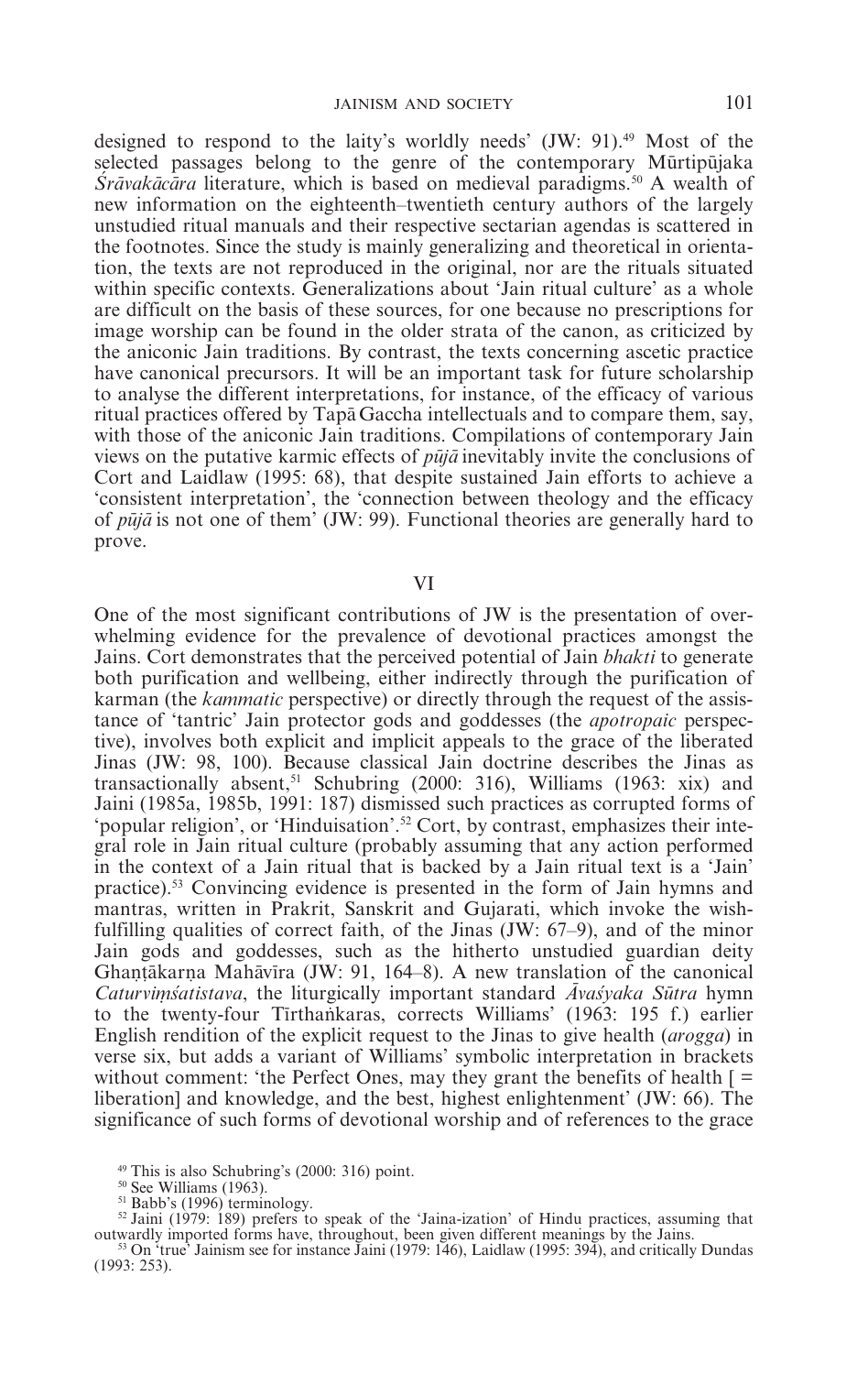of the Jinas in standard Jain liturgy were downplayed by earlier commentators on doctrinal grounds, although Leumann (1934: 3 ff.) already identified and translated 'die Bhakti-Partien' of the canonical *Avasvaka Sutra*, and Alsdorf (1965: 8) highlighted in general terms the significance of Tantric elements in medieval Jain liturgical texts.

The comparison between Jain and 'Hindu' *bhakti* is one of the main themes running through the book. Before Cort, only Jaini (1979: 163, cf. pp. 194 f.) had written on this subject, arguing that even though 'the Hindu concept of ista has exerted a certain amount of influence', 'Jaina devotionalism is oriented not towards a chosen deity (*ista-devata*) but toward an ideal, the attainment of kevalajñāna; thus reverence is given to all beings who have been or are actively engaged in pursuit of that ideal'. Babb (1996: 177, *pace* p. 93), by contrast, interpreted all types of Jain *bhakti* as variations of a 'common South Asian theme'. The main proposition of Cort is that most Jain lay rituals, apart from tapasya, are forms of *bhakti*.<sup>54</sup> In JW, he follows Babb (1996: 191) in defining *bhakti* as a form of 'interaction with sacred others', without, however, explicitly adopting Babb's (1996: 13 f.) initial characterization of the 'object of worship' as a living entity which 'reacts', since this would contradict both common Jain beliefs and Jain doctrine which is, in the last instance, always privileged by the author. The two-pronged argument firstly identifies 'similar attitudes within Jain practice, of lay veneration (*vandan*), worship (*pūjā*), and devotion (*bhakti*) of mendicants' (JW: 111) by implicitly privileging a particular strand of Mumrtipumjaka theology which deliberately stretches the meaning of key ritual terms to include alms-giving (*dana*),<sup>55</sup> and secondly postulates that the underlying 'ideology of interaction' is 'analogous ... to the ideologies found in Hindu bhakti traditions', although there are 'differences in the understanding of the transactional ontology involved'.56 Although the conceptual relationship between 'ideology' and 'ontology' is not explicated,<sup>57</sup> Cort's analysis of the ideology of 'different transactional universes' of Jains and Hindus, i.e. of 'the Jain gift' (*dāna*) to mendicants, and of 'the Hindu gift' to Brahmins or Gods<sup>58</sup> significantly qualifies prevalent notions of 'the Indian gift'. According to the Jain *moksa-mārga* perspective karman/impurity cannot be transmitted to others but has to be purified or annihilated by the subject itself through onesided acts of renunciation, despite Jain popular beliefs.<sup>59</sup> The Jains, in the words of McKim Marriott (1976: 122, 127) and Babb (1996: 193 f.), doctrinally live in a non-transactional ritual universe of 'symmetrical non-exchange' or 'zero-way transactions',<sup>60</sup> though the form of the observable ritual practices

<sup>54</sup> Humphrey and Laidlaw (1994: 8) adopt J. Atkinson's distinction between 'liturgy-centred'

in a function of the difference.<br>
In the difference of the difference of the difference of the difference of the difference of the difference of the difference of the system of the Svetambara voluntarily confounded with th

<sup>56</sup> 'The relationship between *bhakt* and guru among the Švetambar Murtipujak Jains in many ways resembles those in the guru-bhakti cults that are becoming a dominant form of contemporary urban Hinduism, as recently studied by Lawrence Babb (1986). A major difference, however, is that the Śvetāmbara Mūrtipūjaka guru remains a human being, albeit a special, powerful human being, whereas among Hindu guru cults the guru tends to assume the status of a deity' (JW: 116). The argument is further complicated by a comparison between Digambara and Svetambara practices for which complex evidence is cited at JW:  $107$  and JW:  $114$ .

<sup>r</sup>  $\frac{57}{10}$  The use of the terms contrasts with Babb's (1996: 176) distinction between differences in 'ideas' and similarities in 'ritual culture'.

<sup>58</sup> As theorized by Heesterman, Parry, Raheja and Babb (1996: 174–95).<br><sup>59</sup> See Reynell (1987: 355).<br><sup>60</sup> The assumption of Marriott (1976: 135) and authors such as Bayly (1983), Reynell (1985a: 31f.; 1985b), Laidlaw (1995: 60; 1995: 354), or Cort of an 'isomorphous' character of moral with economic and political transactions, and the resulting depiction of Jain merchants as 'minimal transactors' rather than 'optimal transactors' does not reflect empirical practice. See Flügel (1995–96: 163) and footnotes 10 and 76.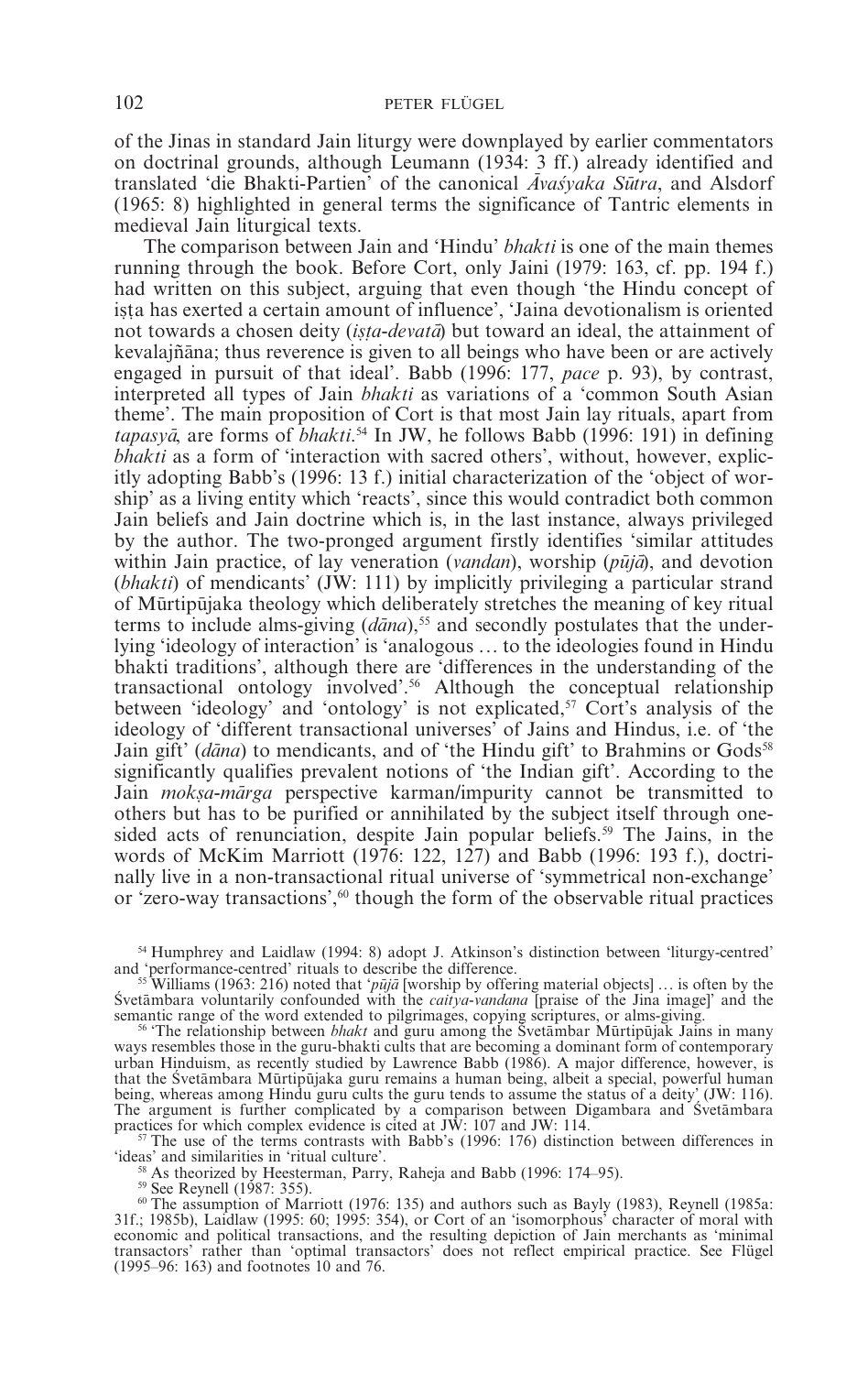has been characterised by Jaini (1979: 193) and Cort (JW) as a 'one-way transaction'. Because Cort privileges a model of *bhakti*, which takes only the perspective of the 'giver' into account, the difference between  $p\bar{u}j\bar{a}$  to the transactionally absent Jinas and *dana* to the transactionally present mendicants becomes invisible. As a consequence, JW remains fundamentally ambiguous on the points of similarity and difference between Jain and (Vaisnava) Hindu practices, although it establishes clear contrasts between Jain doctrine and documented practices. Cort observes that, though non-transactional in theory, in practice, mendicants are dependent on transactions with the laity and act in turn primarily as a source of  $p$ *unya*<sup>61</sup> for the Jain laity, who rarely offer alms for the exclusive purpose of annihilating karman.<sup>62</sup> He even finds a 'similar understanding' in the way in which a one-way offering to a Hindu guru can 'deliver up impurities ... which are taken by the guru into or onto himself' (Babb 1986: 66, cited in JW: 111).63 Doctrinally only 'the end position for the recipient is different, for the Jain mendicant does not have the added *pa*m*p* to contend with' (JW: 109). The same cannot be said of the Jinas and their images. The interpretation of the new evidence on 'Jain' *bhakti* therefore remains somewhat inconclusive. The stress on the similarities between Mūrtipūjaka and Hindu *bhakti*, imported from Babb, also seems slightly exaggerated, as are the remarks on the differences between Digambara and  $\frac{1}{2}$  Svetambara styles of mendicant–laity transaction.<sup>64</sup> The ethnographic evidence presented certainly does not support the rejection of the Hinduization theory.

A first attempt to move away from the characterization of *bhakti* as a form of interaction has since been made by Cort (2002a: 62 f., 2002b: 738) where *bhakti* is re-defined as a form of 'veneration' (of diverse objects: 'sober' or 'enthusiastic').<sup>65</sup> At the same time, the non-derivative nature of Jaina *bhakti* is re-emphasized. Cort (2002b: 738) went even further by proposing 'to conceive of *bhakti* as a style of religiosity, one that can be applied to almost any religious content' and suggested the 'term *enthusiasm* ... as an alternative gloss'; while M. W. Kelting (2001: 113), emphasized the Jain commitment to 'the right sentiment'. Yet the problems underlying the equation of *pula* and *dana* cannot be solved in this way.

## VII

*Jains in the World* is a pioneering book which even in its earlier version (LW) succeeded in fundamentally changing received views of Jainism as a purely world-negating religion, and opening up new avenues for research, notably on tantric and devotional forms of Jainism.66 Like all influential studies, it will

<sup>&</sup>lt;sup>61</sup> Lay Jains are, in Cort's words, 'not so much concerned with the removal of *pap* through *dan* as they are with the generation of *punya* [here: auspiciousness, P.F.] through *dan*' (JW: 109). On this issue see also the 'transaction' as a 'barter' in which the interplay of incompatible schemes needs to be negotiated (p. 320). For alternative interpretations of Jain conceptions of *da*m*na* see Flügel (1995–96: 126–8) and

According to Jain karman theories, the gift of pure food, with the right attitude, to the right person contributes either to both the annihilation of *papa* and the accumulation of *punya*, or just to the annihilation of *karman*. Cf. Viy 8.6.

<sup>&</sup>lt;sup>63</sup> The words *suddha* and *asaddha*, JW: 90, 192, 222 n. 39, do not appear in the index of the book.

<sup>&</sup>lt;sup>61</sup> Out of Particularly in the light of the fascinating section on the controversial practice of *guru pūjā* amongst the followers of the Tapa Gaccha *ācārya* Rāma Candra Sūri, who by performing the nine-fold *anga pūjā* (which is usually reserved for Jina statues) to his body blurred the distinction between the liberated Jinas and the living mendicants 'in the same manner that Vaisnavs oftentimes<br>conflate Visnu-Krsna and their living gurus' (JW: 114).<br>- <sup>65</sup> Leumann (1934: 7) distinguishes between verses of 'prayer' a

*<sup>A</sup>*m*vas*a*yaka Su*m*tra*. <sup>66</sup> Gombrich and Obeyesekere (1988: 56) define Tantra as 'the doctrine that the same

observances may yield either material benefits (*bhukti*)—notably power—or salvation (*mukti*)'.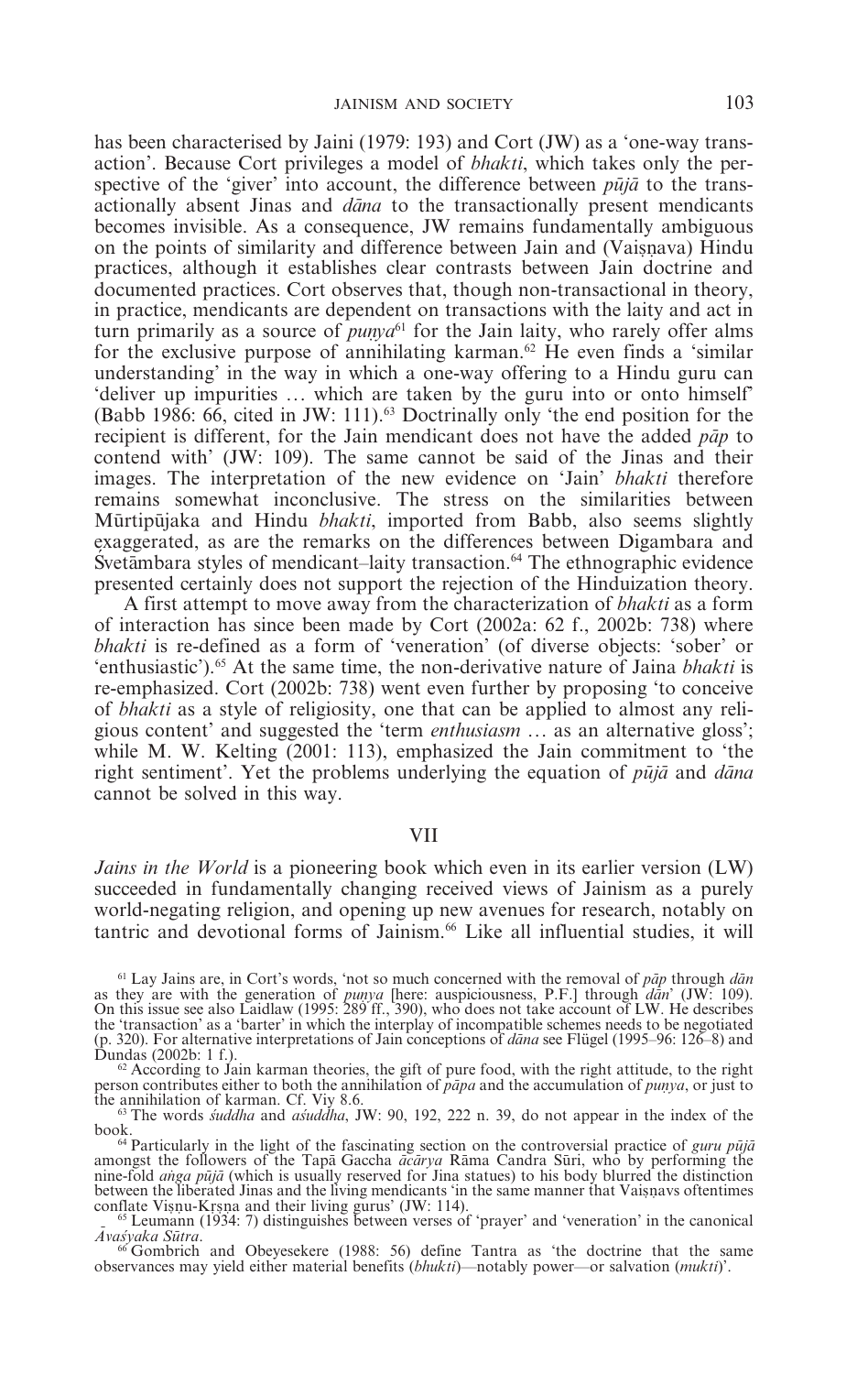attract as much praise as criticism, not least from Jain schools which explicitly reject the doctrine of two realms of Jain value. In the light of alternative Jain conceptions, such as the Terapanth Svetambara tradition's unambiguous distinction between religious (*dharmik*) and worldly (*laukik*) realms of value.<sup>67</sup> which overlaps with Dumont's theory of Jainism as a 'religion of the individual/choice', or sect, which is superimposed upon a 'religion of the group', such as caste, etc., one must question whether the admirable integration of theory and data accomplished in JW is not due to the replication of fundamental features of the Mūrtipūjaka theology.<sup>68</sup> The latter's differentiation between *nivvanic* and *kammatic* Jainism,<sup>69</sup> as paradigmatically formulated in the cited *Tattvārtha Sūtra* and the *Srāvakācāra* texts of Hemacandra (YS) and other medieval authors, is enacted in the Mūrtipūjaka ritual culture. At this point, the reader might ask to what extent Cort's theory really differs from the 'normative model of Jainism' posited by classical Indology.

In my view, the construction of an opposition between the explicit doctrine of liberation and an implicit value of wellbeing is problematic, because it does not distinguish clearly between ideas and practice, and thus does not address the crucial question of the articulation of Jain and non-Jain values<sup>70</sup> and practices in a given 'lifeworld'—a concept which is missing in the chosen analytical framework.71 The word 'wellbeing' itself is used ambiguously in JW, maybe fittingly, since it refers to qualities which are partly explicit and partly implicit (from the point of view of Jain doctrine). Without further conceptual distinctions, the analytical usefulness of the term is limited.72 The principal, mutually incompatible, components may be labelled Wellbeing A (spiritual and socioreligious wellbeing as defined by Jain doctrines) and Wellbeing B (material wellbeing based on practices not discussed or rejected by Jain doctrines). If wellbeing is indeed interpreted, as in JW, as the state of 'balance' between the contrasting ideals of liberation and material wellbeing, it can only be defined as a 'Jain value' in the first sense, which is itself ambiguous and should be further sub-divided into A1 and A2 along the lines suggested by P. S. Jaini.<sup>73</sup> Material wellbeing *per se* is not a Jain value,<sup>74</sup> though it may be a value of

<sup>67</sup> As a textual example for the Jain value of wellbeing, Cort (1991: 393 f.) cited Hemacandra's YS 1.47–56, which lists thirty-five qualities of the ideal layman who balances the ends of *dharma,* artha, and *kāma*. Yet, 'There is nothing specifically Jain about this list' (p. 392). By contrast, the equivalent list of the Terapanthis defines a 'wellbeing' vocabulary in unambiguously other-worldly terms. See Flügel 1995–6: 125, n. 18; 154, n. 64.<br><sup>68</sup> Or more generally the theology of image-worshipping Jain traditions.<br><sup>69</sup> Terms adopted from Spiro (1982). The two levels of value in Jain karman theories, corres-

ponding to the aims of liberation and of better rebirth respectively, are interpreted differently by the Jain sectarian traditions.

The Jain sectarian traditions. 70 See Cort's (1987) similar critique of Mahias (1985); and Cort (1998). 71 Habermas (1981: 222 f., 228, 338–51) has criticized Parsons, and argued that it is necessary to conceive the lifeworld as both 'socially' integrated through symbolically mediated communicative actions and 'functionally' integrated through 'systemic mechanisms' based on the unintended consequences of actions. I have tried to apply this perspective in Flügel (1995–96, forthcoming), but definitions of 'society' are many, even within the Jain tradition. <sup>72</sup> The liberation/wellbeing opposition is also overdetermined, since several distinctions are

amalgamated into one. It seems preferable to speak, like the Jain tradition itself, of transcendental and conventional perspectives (*naya*) in this context, rather than invoking substantive values which are controversial within the tradition itself. See Ryan (1998: 77) and Flügel (1993, 1995–96: 124,

n. 14). <sup>73</sup> Jaini (1985a: 90 f.) argues that the equation of ascetic purity (*s*a*uddha*) and auspiciousness (*mangala*) was an innovation of the Buddhists and Jains. As a consequence, *mangala* was not only reserved for worldly, meritorious activities (*punya*), but came to refer 'both to the transcendental (*s*a*uddha*), as well as to that portion of the mundane sphere which was pure (*s*a*ubha*)' by virtue of 'an association with the "truly" holy (*mangala*)'. The suggested sub-divisions between different forms<br>of wellbeing correspond to the logic of 're-entry' of the distinction between a system and its environment within a system. For a theory of 'autopoetic' social systems (in contrast to 'closed' and 'open' systems) see the work of Luhmann. <sup>74</sup> See Weber (1978: 212).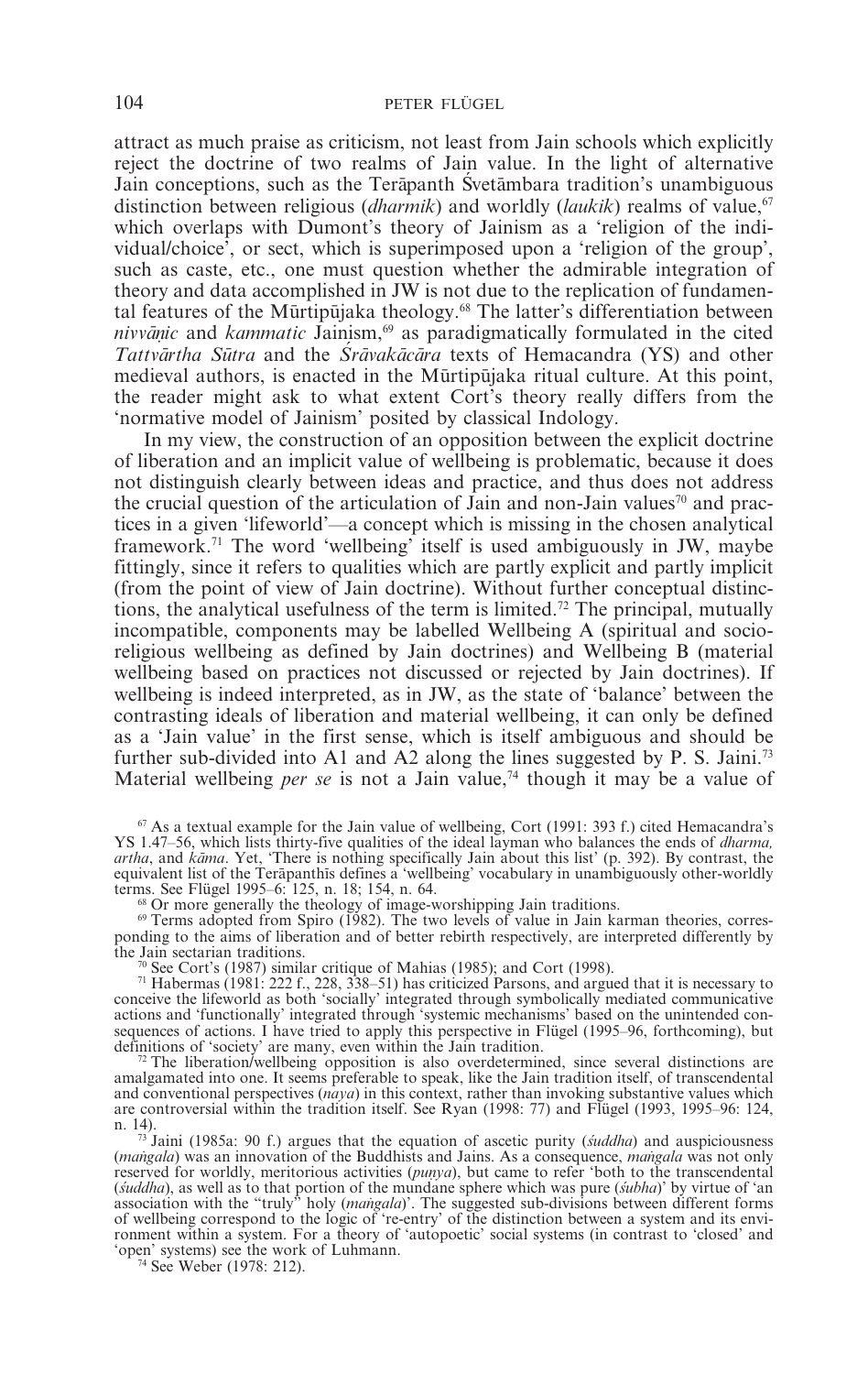Jains, but a function of meritorious practices, and can indeed only be symbolically (analogically) expressed in religious contexts (although this apocryphal idea may be exactly what some Jains have in the back of their minds when they practise Jain rituals as JW suggests).75

From a methodological point of view, it is tautological first to deny the Jain realm of 'wellbeing' a conscious existence, because there is no single emic expression for it, and then to assemble under a self-created etic label<sup>76</sup> a group of terms which 'have the greatest number of shared features' (not just a single semantic feature) in common, and to interpret its 'polythetic' nature as an indicator for the inherent multivocal nature of the Jain realm of wellbeing (JW: 187). Moreover, both realms of value—not only the *moksa-marga* doctrine are explicit features of classical Jain doctrine. Most of the listed elemental terms of the realm of 'wellbeing' have one or more clearly defined doctrinal meanings—especially the key term *punya*, whose legitimate status as a secondary Jain value is extensively debated in the Jain scholastic literature. Since the theory of *punya* and *papa*, which gives a concise normative answer to the puzzling question how riches and renunciation are interrelated in the Jain context, $\frac{7}{7}$  is a component of the classical doctrine of the path of liberation, it seems that both levels of value are integral to the classical *moksa-marga* theory whose ubiquity the book set out to undermine. In fact, the very model of the path to liberation, encompassing both laity and ascetics in form of the classical *gunasthāna* scheme, creates space for semantic ambiguity and moral ambivalence. Since the scheme cannot be found in the early canonical texts (cf. Sūvagada 1.11), it may have been invented precisely for the purpose of bridging the chasm between the new karman and rebirth theories of the classical Jain cosmologies and the unequivocally renunciatory doctrines of the earlier period. In this sense, the *moksa-mārga* and the *punya-mārga* are indeed two sides of the same coin.<sup>78</sup>

There is no need to infer a hidden realm of value at the level of categories, as Cort's material shows, since the theory of the two realms of value is, in one way or another, explicitly spelled out in the texts. What is not expressed openly are the this-worldly conditions and functions of the process of realizing the qualities of 'wellbeing' as defined by Jain theologians, i.e. the social institutions and the attitudes, actions and circumstances of real human beings in the pursuit of their everyday life, which is, as Mahias (1985: 40 ff.), Banks (1985b: 34) and Laidlaw (1995: 21; 1985: 69) rightly stressed, 'composed in part of social practices belonging to areas of life not usually designated as "religious"' (by Jains);<sup>79</sup> in particular political and economic action, which are in reality hardly 'organically intertwined' with Jain 'renunciatory striving' as Cort (1997: 105)

(Dumont) which 'conceal more than they reveal' was rejected by Burghart (1996: 62) and Madan (1985: 12) in favour of the examination of 'words actually employed in everyday speech'.<br>
"See Reynell (1985a: 32; 1985b; 1987; 1991), Laidlaw (1985: 60), Cort (1989).

Laidlaw's (1995) and Babb's (1996) interpretation of the Kharataragaccha Dādāguru worship as a means of bridging the gap between contradictory ascetic and worldly values.<br><sup>79</sup> This is also recognized by Cort (1991: 406–10

defined by Laidlaw (1995: 21) as an individual 'matter of who and how one is in relation to the Jinas and to ascetic renouncers'.

<sup>75</sup> The intentional reversal of ends and means is explicitly criticized in Jain texts. Cort's (2004: 93) observation that not Brāhmanical notions of purity but the 'merchant value' of wealth is the dominant social status criteria amongst Vāṇiyā castes in Gujarat can serve as an illustration of Wellbeing B. However, the author also postulates that even today in Gujarat (not Rajasthan) 'socio-economic status ... cannot be separated from moral status' (p. 80). The compound 'socioeconomic' obscures the fact that in modern India economic status is clearly differentiated from social and moral status.<br><sup>76</sup> The technique of using English 'omnibus words' such as 'auspiciousness' or 'purity'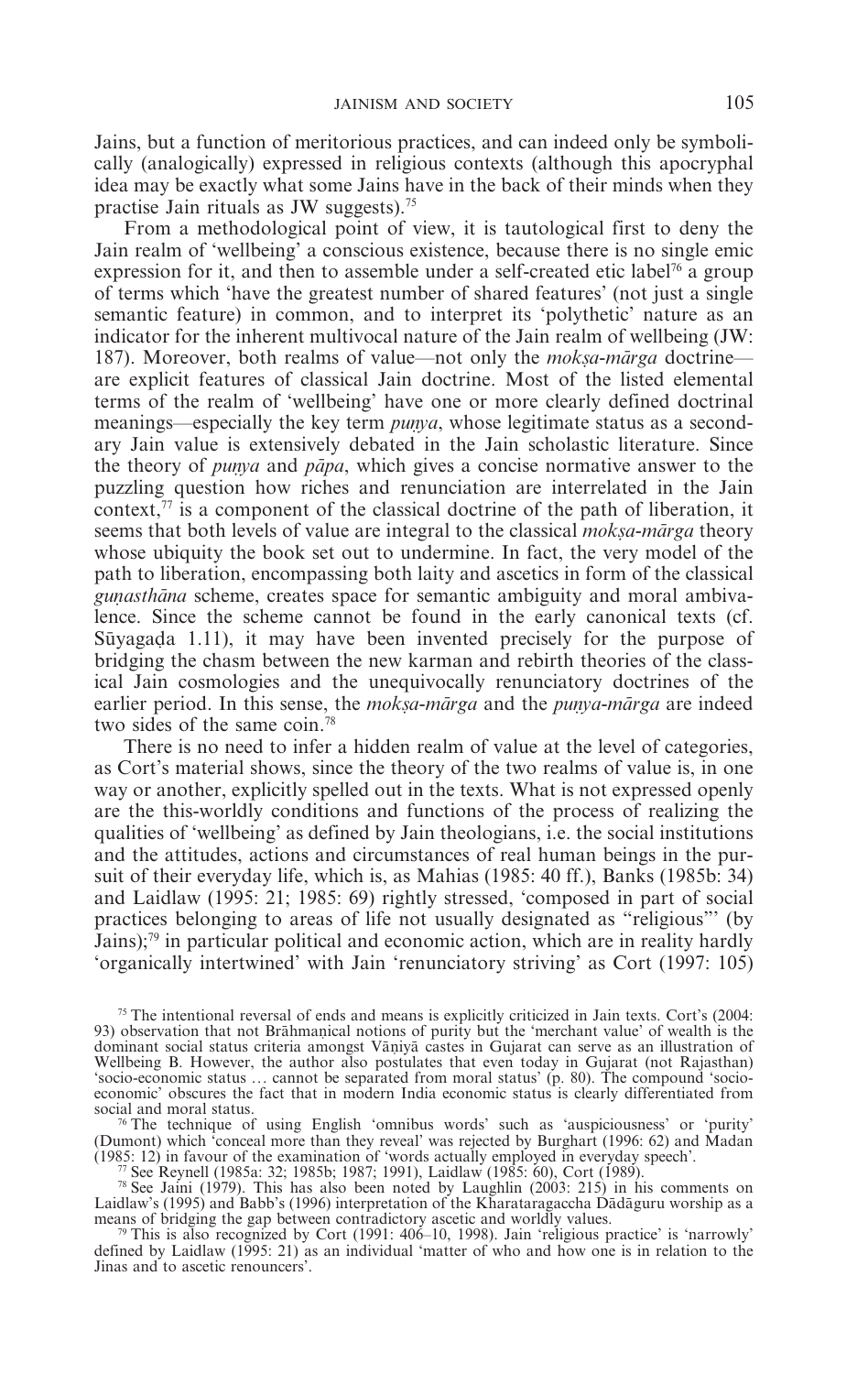suggests. The 'Jains' have never formed and still do not form a self-enclosed 'cultural system',<sup>80</sup> 'community',<sup>81</sup> or 'ethnic group'<sup>82</sup> which encompasses all aspects of life of 'a Jain', as it may appear from outside, but in practice form complex identities, few dimensions of which are theologically and/or ritually thematized by selective 'self objectifications'.83 'We are all fragments ... also of ourselves', Simmel (1911: 379) noted, 'Each element of a group is not only a societary part, but beyond that something else'. Like everyone else, Jains participate in a variety of different overlapping 'systems', and interact on different levels, often through marriage and business—caste, class and politics with the Jain and non-Jain socio-cultural environment, without ever being 'perfectly integrated'.84 To be 'Jain' is just one, if often a dominant dimension of many in a lay Jain's life, which causes the problem of finding a balance between conflicting demands in the first place. A possible exception is the borderline case of dedicated Jain mendicants, who as members of a 'total institution' (Goffman) commit themselves to a more circumscribed Jain way of life. Whenever Cort departs from his favoured observer's perspective (JW: 12) the ambiguity is clearly stated: 'The *moksa-marga* ideology is one realm of value among others within the Jain tradition (and within the surrounding South Asian culture), and so in any one life and any one event we can discern multiple values at play' (JW: 29).<sup>85</sup> 'A tradition', in W.C. Smith's (1991: 168) words, presents itself not as a unit but as 'a growing congeries of items' of a diverse nature, which is only 'unified in the conceptual mind, by processes of conceptual abstraction'. But the question is: Whose abstraction? For what purpose? And how does it affect human interactions?

The problem for the analyst is that the values and practices cannot be consistently integrated within a single theoretical system, as proposed by Cort, but represent alternative analytical perspectives which are mutually irreducible.86 In order to understand the ways in which the Jains negotiate the contradiction between other-worldly and this-worldly orientations in practice, and which role theology and ritual play in this context, it is necessary to study Jain values not as constants but as variables. This-worldly orientations are generally not theorized by the Jain literature, nor are they manifest in ritual culture, except in metaphorical terms, as Cort demonstrated. Doctrinally, attitudes and actions which do not correspond to the Jain tenets, including 'Hindu'

<sup>80</sup> Babb (1996), JW: 12, Dundas (2002a: 7). Jainism forms an independent religious tradition, but was never able to shape the way of life of its lay followers in its entirety, as presupposed in the theory of open systems. See Luhmann's (1994) distinction between 'closed', 'open', and 'autopoetic' systems.

<sup>81</sup> Sangave (1980), Carrithers and Humphrey (1991: 5–7). <sup>82</sup> The 'analytically soft' (Cort 1997: 103) term 'community' and the, in my view, inappropriate term 'ethnic group' are used virtually interchangeably by Carrithers and Humphrey (1991) and<br>Banks (1992: 6f.).

 $83$  Parsons and Shils (2001: 203) understand an action system (such as ritual), which they see as being constituted through the internalization and institutionalization of values, as a compromise between two imperatives: 'Integration, both within an individual's value system and within the value system prevailing in a society, is a compromise between the functional imperatives of the situation and the dominant value-orientation patterns of the society'. See also Dumont (1980: 272); and Laidlaw (1995: 95 f., 349), who wrongly ascribes a group-focused view to Max Weber (p. 93). and Laidlaw (1995: 95 f., 349), who wrongly ascribes a group-focused view to Max Weber (p. 93). <sup>84</sup> See Khare's (1986: 573 f.) critique of Mahias (1985: 4). The general point has been made by

Burghart (1996: 65) and more recently by Cort (1998: 12–14) himself.<br><sup>85</sup> The terms 'profane' or 'secular' would be inappropriate here, though not totally out of place

(Jaini 1985b: 102 f.). In contrast to 'Hinduism', Jainism and Buddhism cannot be sufficiently characterized in terms of 'orthopraxy' since both religions are predicated on clearly defined 'orthodox-ies' or belief systems, much like certain 'Hindu' sects. See Glasenapp (1925: 495), also Banks (1992:

196 ff.), JW: 63. 886 See Habermas (1981) on the necessity of alternating the mutually irreducible system and lifeworld perspectives; a conception which should not be confused with Dumont's (1980) and Malamoud's (1996) ideas of the 'reversal of levels' or 'revolving hierarchies' of values, inspired by Parsons' general systems theory.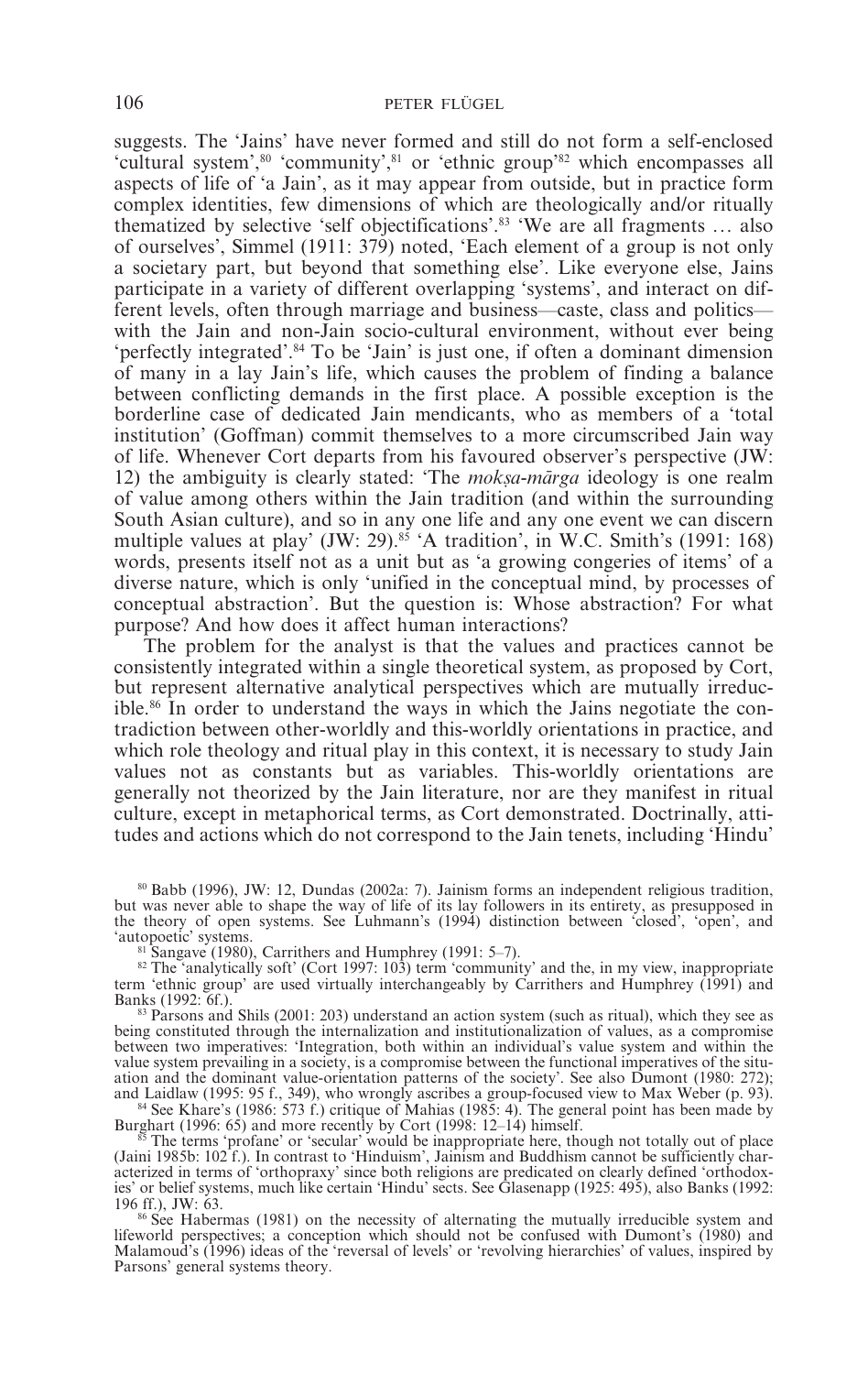beliefs and practices, are categorized as *as addha*, *as abida*, *papa*, etc., that is in terms of the negative correlates of the terms of the 'wellbeing' lexicon.<sup>87</sup> The pedagogic story literature of the Jains, accordingly, generally only shows how deluded (*mithya*m*tva*) individuals are converted to the right view (*samyaktva*). Other aspects of life are of marginal interest. Liturgical texts are even more narrowly focused. However, from historical and sociological perspectives, the Jain doctrine itself is both the cause of the moral dilemmas and its self-declared solution. Social scientists have found a wide variety of common strategies to deal with conflicting values or contradictions between values and actions in general such as forming hierarchies, compartmentalization, and ideological masking or rationalization of the conflict, for instance by unreflective orthodoxy, interruption of interdependence, reflective doubt, symbolization, or simply integration by force or value change.<sup>88</sup> However useful the study of strategies such as these may be, it does not solve the problem of conceptualizing the social dimensions of Jain culture. Laidlaw (1995: 394) characterized his anthropological aim as 'to describe the social arrangements whereby people live in the light of ideals they do not meet, and to describe how values which cannot be realized are none the less given motivational force'. In contrast to Cort and others, he argues that 'Jain cultural distinctiveness does not rest on rituals or practices in which people are marked as different and counted in or out' but on 'a range of practices and relationships through which Jains *participate* in Hindu public culture in India, and do so as Jains' (p. 95). From this point of view, the realm of Jain culture has no independent existence, but narrows down to a shared 'ethical' life-style or a 'class psychology'.89 Laidlaw argues that a local Jain community is not a bounded cultural entity, nor an association based on felt togetherness. What he calls Jain 'ethics'90 is modelled on the Socratic art of living well through the cultivation of the self (*epimeleia heautou*) and treated as compatible, if not coterminous, with 'a set of processes and practices which cluster around the ownership, management, funding, and use of property' (p. 147, cf. 349 f.). Group formation beyond the institutions of family, caste and religious trusts is in his view ephemeral and dependent on processes of strategic mass mobilization by individual lay leaders. Banks (1992: 75 ff.), on the other hand, focuses on lay institutions, rituals, and community events. The most important factor in the processes of emotive or strategic community formation are the Jain mendicants, $91$  which were instrumental in the creation of most Jain rituals, temples, community institutions and castes, if their origin myths are to be believed. Babb (2004: 30, 186) has studied these myths in order to understand the 'social (as opposed to soteriological) symbolism' within specific caste rituals, which he rightly sees as intrinsically connected with important dimensions of 'Jain' social identity. In image-worshipping Jain traditions, the role of the mendicants as symbolic foci can, to some degree, be replaced by temples under lay management, which act as alternative centres of Jain religious culture, but not in aniconic Jain traditions. An important empirical question for future research is, therefore, how social practices are categorized as 'religious', 'social', 'socio-religious', or 'non-religious' by the different Jain

 $87$  The relative de-sacralization and de-substantivization of the 'social world' of 'Hindu' transactions is a key feature of both Jainism and Buddhism.

<sup>88</sup> See Parsons and Shils (2001: 172 ff.), Luhmann (1982: 305–7), Habermas (1981: 343 ff.)<br><sup>89</sup> P. Veyne cited affirmatively by Laidlaw (1995: 146). Jainism was already described as a psychology by Jacobi (1914). psychology by Jacobi (1914). <sup>90</sup> Laidlaw (1995: 12–21) adopts Foucault's distinction between 'ethics', here voluntarily

accepted ascetic precepts and self-techniques, and 'morality', or 'socially enforced' rules, and defines 'code-' or 'rule-orientation' as the distinguishing attribute of morality, in contrast to the 'self-' or 'ethics-orientation'. Sociologists generally prefer the related terms ethos, or character, custom, habitus, disposition, to describe (unscripted) culturally valued life-styles. <sup>91</sup> Babb (1996: 137 ff.; 2004), Flügel (1995–96: 159).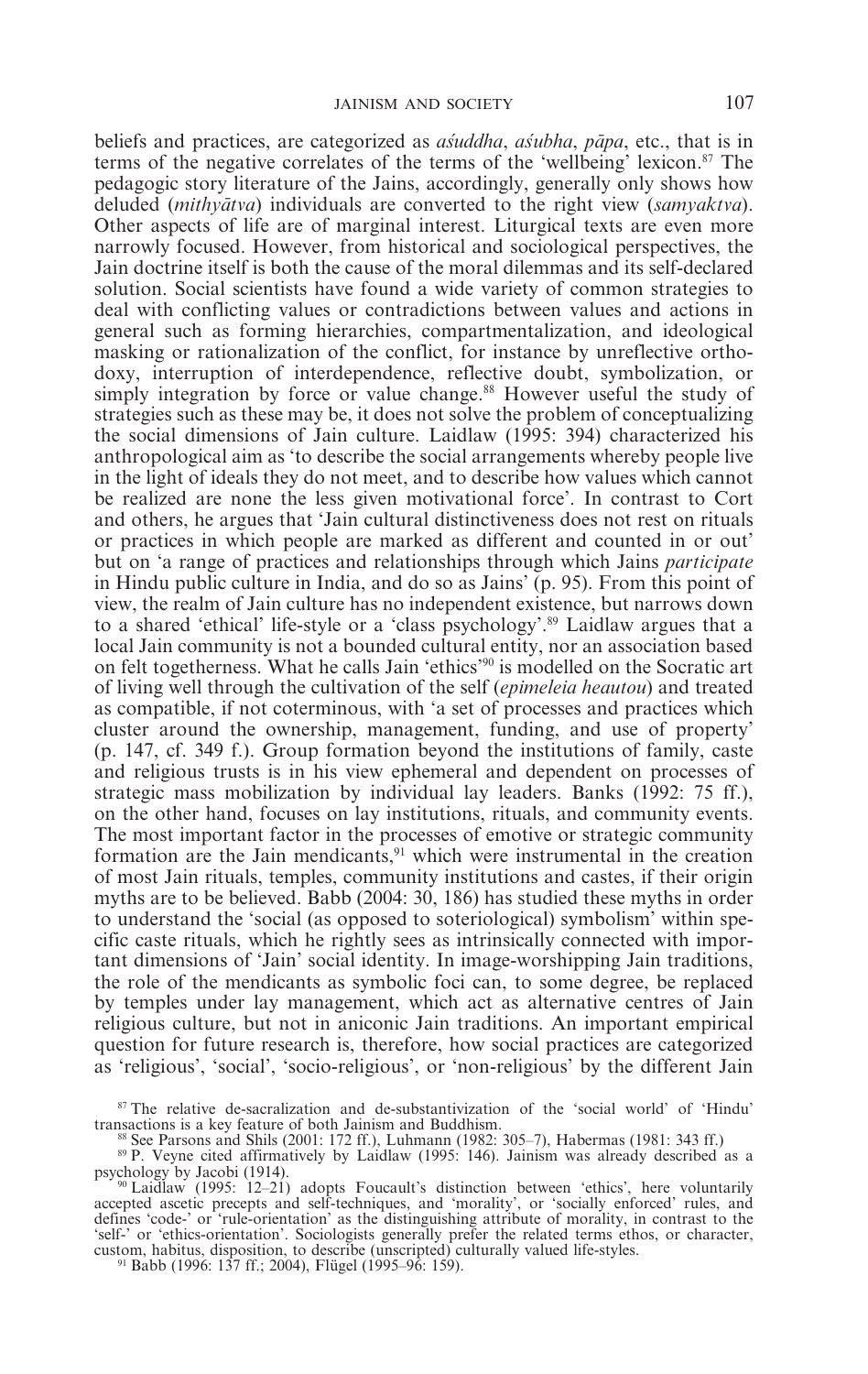traditions themselves, and how these realms are seen to be interrelated.<sup>92</sup> This seems to be one of the more promising ways forward at the moment.<sup>93</sup> The Terāpanth Svetāmbaras, for instance, have a strict doctrinal distinction between religion and society, without leaving much conceptual space for the development of an ambiguous socio-religious ritual symbolism which dominates the Mūrtipūjaka and (Bīsapanthī) Digambara Jain traditions, and to a lesser degree some Sthānakavāsī traditions.<sup>94</sup> In the Terapanth ritual system, the socio-religious realm is paradoxically not categorized as part of religion, but as part of society, i.e. the non-religious or worldly sphere. $95$ 

Since Cort did not set out to investigate empirically the ways of integration of discordant elements of the Jain tradition and local custom, or the strategies through which the self-designated Jain laity seek to achieve a balance between other-worldly and this-worldly imperatives in their lives, but to focus on the narrow realm of overtly 'religious' activities such as worship, asceticism and  $\alpha$  collective festivals, he automatically ties himself to the classical (Murtipulaka) Jain theology of the two wheels of *dharma*, which are held together through the *moksa-marga* sequence. This doctrine paradoxically proposes that the more one renounces in this life, the more one will receive in the next—which is not the same as saying that 'the pursuit of wellbeing advances one along the *moksa-mārga*'. The circular form of the question as to how participation in Jain rituals and ceremonies 'reaffirms the individual in his or her identity as Jain', as opposed to other identity markers, demands that the ambiguity of the symbols which mediate between the 'two modes of sacrality' (Cort 1991: 410 f.) must primarily be explained as an effect of the process of value-realization, to use a Neo-Kantian term, which involves a differentiation of one and the same value into two realms of value—the value in its abstract and its concrete or mixed form96—but not as the consequence of the collision or a syncretism of two antagonistic values as proposed at different junctures of the argument.<sup>97</sup> The multiple sources of ambiguity in the described ritual practices are made invisible by the proposed model because of the author's ultimate commitment to a culturalist cosmological holism (JW: 195 f.), imported from Eliade, Tambiah, and Carman (1985: 116, cf. 118), which makes a critical analysis of the contextual relationships between Jainism and society, Jainism and power, etc.—masked by the use of multivalent symbols—virtually impossible. 'Clearly', writes Cort, 'most scholars of ideology view power as ubiquitous' (JW: 11). The power of the sacred, here the 'holy power inherent in the Jaina religion', is described by JW: 171 as both transcendent and immanent and therefore as the ultimate source of wellbeing: 'Wellbeing is thus derived from the holy nature of the Jain religion itself. From this perspective, both the *moksa-marg* and wellbeing spring from the same source, much as God is the ultimate source of both salvation and worldly auspiciousness for a Hindu

<sup>92</sup> Burghart's (1983/1996: 65) intra-cultural approach, i.e. the shift from the imposition of observer categories to the study of 'native discourses about society' in particular historical contexts, is a useful alternative to cultural determinism, building on situational analysis and critical

<sup>93</sup> Theoreticians of Jain modernism such as J. L. Jaini (1916) distinguish strictly between 'religion and society'.

freligion and society'.<br><sup>94</sup> Flügel (1995–96: 170 f.).<br><sup>95</sup> Ibid., p. 154.<br><sup>96</sup> IW: 7 defines wellbeing as 'one's material embodiment' (Wellbeing A). Jaini (1985a: 90)<br>speaks of the 'Jainization' of the realm of wellbeing in terms of its symbolic association with the 'transcendental pure' (*s*a*uddha*). This is the kind of double meaning implied in Dumont's notion of 'hierarchy' where 'the same term is used in its two<br>meanings, that is, both as the whole and as a part of that whole' (Malamoud 1982/1996: 120).<br><sup>97</sup> See Bruhn (1987: 109) on th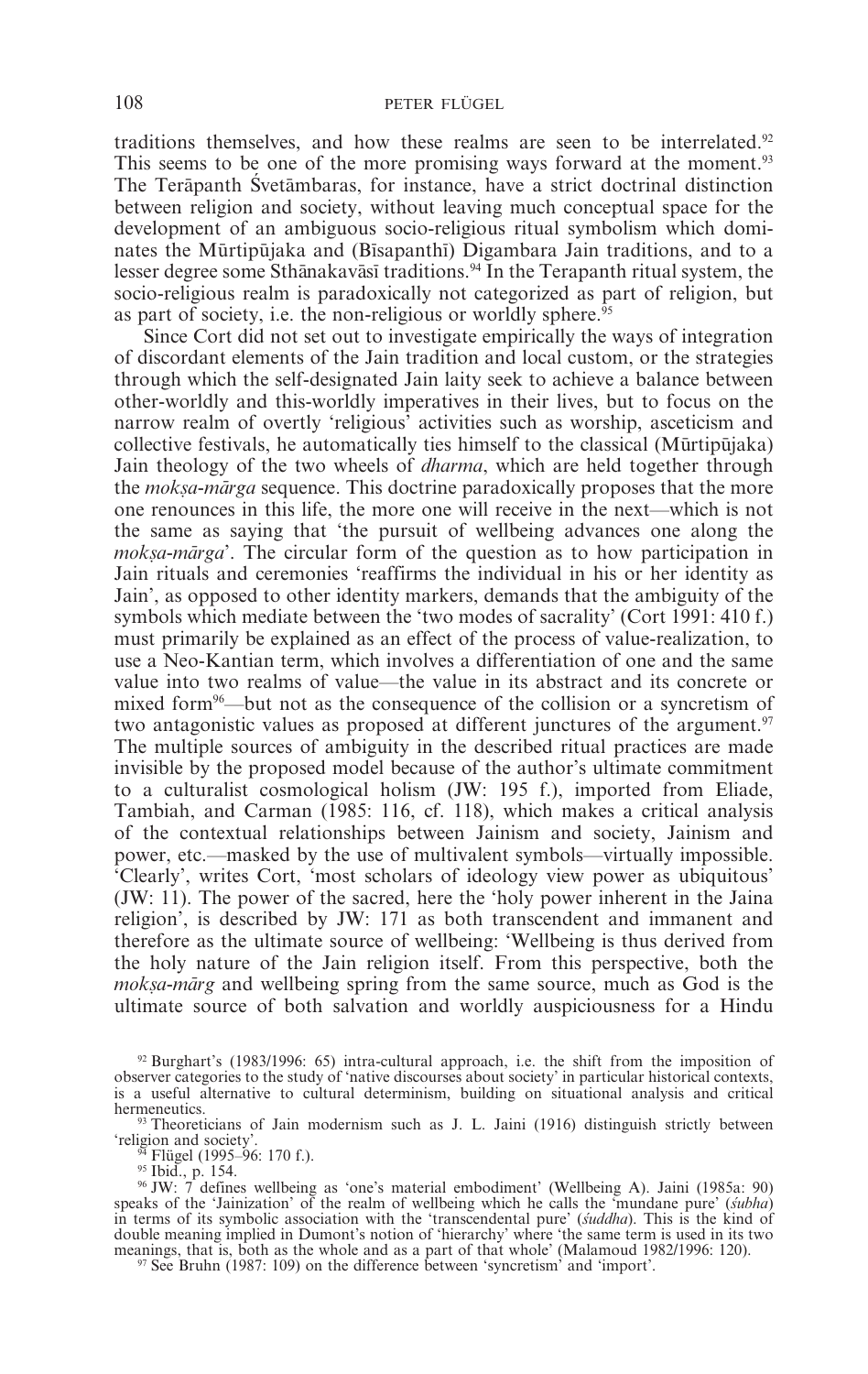(Carman 1974; Narayanan 1985). Just as without wellbeing the *moksa-marg* would not survive, without the *moksa-marg* there would be no wellbeing' (JW: 201 f.).<sup>98</sup> Although this formula seems overly idealistic,<sup>99</sup> even from a Jain doctrinal point of view,100 there is no doubt that the wealth of new data and ideas offered in this exquisite book provides the deepest insights yet into the contemporary religious world of Jain laity. It will serve for some time as a paradigmatic monograph for future empirical studies of Jain religious life.

## **REFERENCES**

- Alsdorf, Ludwig. 1965. *Les études Jaina: état présent et tâches futures*. Paris: Collège de France. Babb, Lawrence A. 1998. 'Giving and giving up: the eightfold worship among Svetambar<br>Murtipujak Jains', *Journal of Anthropological Research* 44/1, 67–87.
- ——. 1996. *Absent Lord: Ascetics and Kings in a Jain Ritual Culture*. Berkeley: University of California Press.
- ——. 2004. *Alchemies of Violence: Myths of Identity and the Life of Trade in Western India*. New Delhi: Sage Publications.
- Banks, Marcus. 1985a. 'On the Srawacs or Jains: processes of division and cohesion among two Jain communities in India and England'. PhD Thesis, University of Cambridge.
- ——. 1985b. 'Caste, sect and property: relations in the Jain community in Jamnagar, Gujarat', *Cambridge Anthropology* 9/3, 34–49.
- ——. 1992. *Organising Jainism in India and England*. Oxford: Clarendon Press.
- Bayly, C.A. 1983. *Rulers, Townsmen and Bazaars: North Indian Society in the Age of Expansion*. Cambridge: Cambridge University Press.
- Bechert, Heinz. 1966. *Buddhismus, Staat und Gesellschaft in den Ländern des Theravada Buddhismus*. Band 1. Frankfurt: Alfred Metzger.
- —— (ed.). 1978. *Buddhism in Ceylon and Studies on Religious Syncretism in Buddhist Countries*. Göttingen: Vandenhoeck and Ruprecht.
- Bruhn, Klaus. 1987. 'Das Kanonproblem bei den Jainas', in A. and J. Assmann (eds), *Kanon und Zensur. Beiträge zur Archäologie der Literarischen Kommunikation II*. Munich: Wilhelm Fink Verlag, 100–12. Burghart, Richard. 1978. 'Hierarchical models of the Hindu social system', *Man (N.S.)* 13/4,
- 519–36.
- ——. 1983/1996. 'For a sociology of India: an intracultural approach to the study of 'Hindu society', *Contributions to Indian Sociology (N.S.)* 17/2, 275–99 (reprinted in C. Fuller and J. Spencer (eds), *The Conditions of Listening: Essays on Religion, History, and Politics in South Asia*. Delhi: Oxford University Press, 1996).
- Caillat, Colette. 2000. 'Luigi Tessitori and international cooperation in the  $19<sup>th</sup>$ –20<sup>th</sup> Century', in D. Dolcini and F. Freschi (eds), *Tessitori and Rajasthan*. Proceedings of the International Conference, Bikaner, 21–23 February 1996, 7–27. Turino: Società Indologica 'Luigi Pio Tessitori'.
- Carman, John B. 1974. *The Theology of Ramanuja*. New Haven: Yale University Press.
- Carman, John B. 1985. 'Conclusion: axes of sacred value in Hindu society', in J. B. Carman and F. A. Marglin (eds), *Purity and Auspiciousness in Indian Society*. Leiden: E. J. Brill, 109–20.
- Carman, John B. and Frédérique A. Marglin (eds). 1985. *Purity and Auspiciousness in Indian Society*. Leiden: E. J. Brill. Carrithers, Michael. 1988. 'Passions of nation and community in the Bahubali affair', *Modern*
- *Asian Studies* 22/4, 815–44.
- ——. 1989. 'Naked ascetics in southern Digambar Jainism', *Man (N.S.)* 24, 219–35.
- ——. 1991a. 'Jains in the Indian world', in M. Carrithers and C. Humphrey (eds), *The Assembly of Listeners: Jains in Society*, 165–8. Cambridge: Cambridge University Press.
- ——. 1991b. 'The foundations of community among Southern Digambar Jains: an essay on rhetoric and experience', in M. Carrithers and C. Humphrey (eds), *The Assembly of Listeners: Jains in Society*. Cambridge: Cambridge University Press, 261–86.
- ——. 1992. *Why Do Humans Have Culture? Explaining Anthropology and Social Diversity*. Oxford: Oxford University Press.
- ——. 2000. 'On polytropy: or the natural condition of spiritual cosmopolitanism in India: The Digambar Jain case', *Modern Asian Studies* 34/4, 831–61.
- Carrithers, Michael and Caroline Humphrey. 'Jains as a community: a position paper', in M. Carrithers and C. Humphrey (eds), *The Assembly of Listeners: Jains in Society*.
- Cambridge: Cambridge University Press, 1991, 5–12. Cort, John E. 1987. 'Review: M.-C. Mahias (1985)', *Contributions to Indian Sociology (N.S.)* 21/1, 245–8.

<sup>&</sup>lt;sup>98</sup> Wellbeing A.<br><sup>99</sup> For a different perspective see for instance Hardiman (1996).<br><sup>100</sup> In Jain doctrinal terms it is the soul itself, not the scriptures which describe it, which is the ultimate source of 'wellbeing'.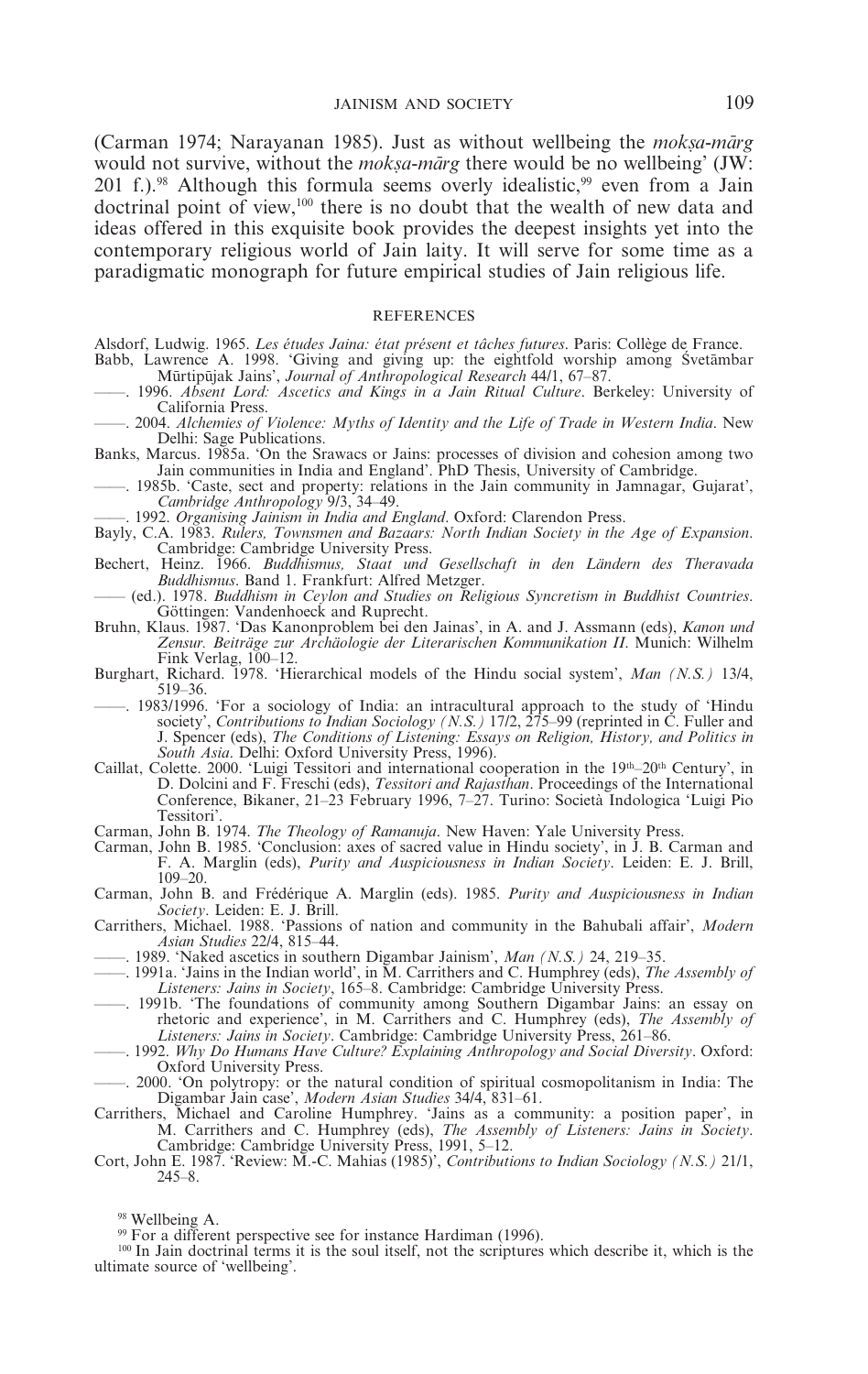- —. 1989. 'Liberation and wellbeing: a study of the Śvetāmbar Mūrtipūjak Jains in North Gujarat', PhD dissertation, Harvard University (cited as LW).
- ——. 1990. 'Models of and for the study of the Jains', *Method and Theory in the Study of Religions* 2/1, 42–71.
- -. 1991. 'Two ideals of the Śvetāmbar Mūrtipūjak Jain layman', *Journal of Indian Philosophy*, 391–420.
- ——. 1997. 'Recent fieldwork studies of the contemporary Jains', *Religious Studies Review* 23/2, 103–11.
- ——. 1998. 'Introduction: contested identities of self and other', in J. E. Cort (ed.), *Open Boundaries: Jain Communities and Cultures in Indian History*. Albany: SUNY, 1–14.
- ——. 2001. *Jains in the World: Religious Values and Ideology in India*. New York: Oxford University Press (cited as JW).
- ——. 2002a. 'Bhakti in the early Jain tradition: understanding devotional religion in South Asia', *History of Religions* 42, 59–86.
- ——. 2002b. 'Singing the glory of asceticism: devotion of asceticism in Jainism', *Journal of the American Academy of Religion* 70/4, 719–42.
	- ——. 2003. 'Doing for others: merit transfer and karma mobility in Jainism', in O. Qvarnström (ed.), *Jainism and Early Buddhism: Essays in Honor of Padmanabh S. Jaini*. Fremond: Asian Humanities Press, 129–50.
- ——. 2004. 'Jains, caste and hierarchy in north Gujarat', *Contributions to Indian Sociology (n. s.)* 38/1–2, 73–112.
- Derrett, J. Duncan M. 1980. 'Scrupulousness and a Hindu–Jain contact', *Journal of the Royal Asiatic Society of Great Britain and Ireland*, 144–67.
- Dumont, Louis. 1966/1980. *Homo Hierarchicus: The Caste System and Its Implications*. Chicago and London: The University of Chicago Press.
- Dundas, Paul. 1993. 'The marginal monk and the true Tirtha', in Rudy Smet and Kenji Watanabe (eds), *Jain Studies in Honour of Jozef Deleu*. Tokyo: Hon-no-Tomosha, 237–59.
- ——. 2002a. *The Jains*. Second Revised Edition. London: Routledge.
- ——. 2002b. 'Haribhadra on giving', *Journal of Indian Philosophy* 30, 1–44.
- Flügel, Peter. 'Worshipping the ideal king: on the social implications of medieval Jain conversion stories', paper presented to the Hindu Studies Seminar at SOAS 17 November 1992, and
- at the Jains in Indian History and Culture Workshop, Amherst College 24–27 June, 1993.<br>1995–96. 'The ritual circle of the Terāpanth Śvetāmbara Jains', *Bulletin D'Études Indiennes* 13–14, 117–76.
- ——. 2003. 'Spiritual accounting: the role of the *Kalyanaka Patra* in the religious economy of the Terāpanth Śvetāmbara Jain ascetics', in Olle Qvarnström (ed.), *Jainism and Early*<br>*Buddhism: Essays in Honor of Padmanabh S. Jaini*. Fremont: Asian Humanities Press, 167–204.
- ——. 2005. 'The invention of Jainism: a short history of Jaina studies', *Journal of Jaina Studies* 11: 1–19 (Kyoto) (also: International Journal of Jain Studies 1 http://www.soas.ac.uk/ijjs).
- ——. Forthcoming. 'Power and insight in Jain discourse', in Piotr Balcerowicz (ed.), *Logic and Belief in Indian Philosophy*, Warsaw.
- Glasenapp, Helmuth von. 1925. *Der Jainismus: Eine indische Erlösungsreligion*. Berlin: Alf Häger Verlag (*Jainism: An Indian Religion of Salvation*. Translated by Shridhar B. Shroti. Delhi: Motilal Banarsidas, 1999).
- Gombrich, Richard. 1971. *Precept and Practice: Traditional Buddhism in the Rural Highlands of Ceylon*. Oxford: Oxford University Press, 1971.
- ——. 1972. 'Buddhism and society (review of Spiro 1970)', *Modern Asian Studies* 6/4, 483–96.
- Gombrich, Richard and Gananath Obeyesekere. 1988. *Buddhism Transformed: Religious Change in Sri Lanka*. Princeton: Princeton University Press.
- Goonasekere, Ratna Sunilsantha Abhayawardana. 1986. *Renunciation and monasticism among the Jainas of India*. PhD Dissertation. San Diego: University of California.
- Habermas, Jürgen. 1981. *Theorie des Kommunikativen Handelns: Zur Kritik der funktionalistischen Vernunft*. Frankfurt am Main: Suhrkamp (Translated by Thomas McCarthy as *The Theory of Communicative Action—Vol. 2: Lifeworld and the System: A Critique of Functionalist Reason*. London: Heinemann, 1997).
- Hardiman, David. 1996. *Feeding the Baniya: Peasants and Usurers in Western India*. Delhi: Oxford University Press.
- Humphrey, Caroline. 1985. 'Some aspects of the Jain Puja: the idea of 'God' and the Symbolism of offerings', *Cambridge Anthropology* 9/3, 1–19.
- Humphrey, Caroline and James L. Laidlaw. 1994. *The Archetypal Actions of Ritual: A Theory of Ritual Illustrated by the Jain Rite of Worship*. Oxford: Clarendon Press. Jacobi, Hermann. 1914. 'Jainism', *Encyclopaedia of Religion and Ethics* 7, 465–74.

- Jaini, Padmanabh S. 1979. *The Jaina Path of Purification*. Berkeley: University of California Press.
- ——. 1985a. 'The pure and the auspicious in the Jaina tradition', in J. B. Carman and F. A. Marglin (eds), *Purity and Auspiciousness in Indian Society*. Leiden: E. J. Brill, 84–93.
- ——. 1985b. 'Jaina concept of the sacred', in S. K. Jain (ed.), *Perspectives in Jaina Philosophy and Culture*. New Delhi: Ahimsa International, 102–4.
- ——. 1991. 'Is there a popular Jainism?' in M. Carrithers and C. Humphrey (eds), *The Assembly of Listeners* Cambridge: Cambridge University Press, 1991, 187–99.
- Johnson, William J. 1995. *Harmless Souls: Karmic Bondage and Religious Change in Early Jainism* with Special Reference to Umāsvāti and Kundakunda. Delhi: Motilal Banarsidass.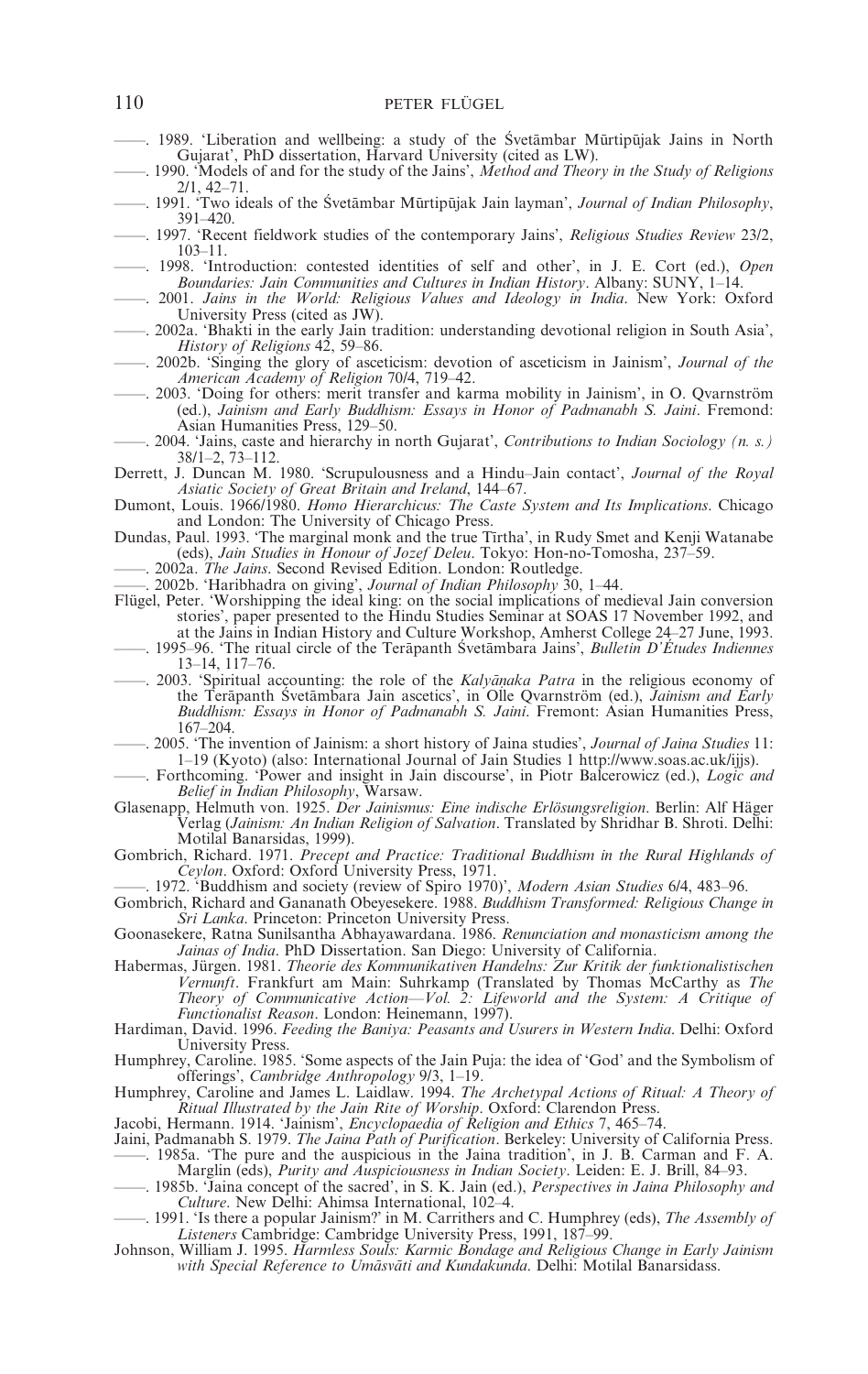Kelting, Mary Whitney. 2001. *Singing to the Jainas: Jain Laywomen, Ma Singing, and the Negotiations of Jain Devotion*. Oxford: Oxford University Press.

Khare, R. S. 1986. 'Review M.C. Mahias (1985)', *Man (N.S.)* 21, 573–4.

- Laidlaw, James. 1985. 'Profit, salvation and profitable saints', *Cambridge Anthropology* 9/3, 50–70. ——. 1995. *Riches and Renunciation: Religion, Economy, and Society among the Jains*. Oxford: Clarendon Press.
- Lath, Mukund. 'Somadeva Suri and the question of Jain identity', in M. Carrithers and C. Humphrey (eds), *The Assembly of Listeners*. Cambridge: Cambridge University Press, 19–30.
- Laughlin, Jack C. 2003. *Arādhakamūrti Adhisthāyakamūrti—Popular Piety, Politics, and the Medieval Jain Temple Portrait*. Bern: Peter Lang.
- Leumann, Ernst. 1934. *Übersicht über die Ävasyaka-Literatur*. (Ed. W. Schubring.) Hamburg: DeGruyter.
- Luhmann, Niklas. 1977/1982. *Funktion der Religion*. Frankfurt am Main: Suhrkamp. (Chapter two translated by P.F. Beyer as *Religious Dogmatics and the Evolution of Societies*. Lewiston/ Queenston: Edwin Mellen, 1984.)
- ——. 1994. *Soziale Systeme: Grundlagen einer allgemeinen Theorie*. Frankfurt am Main: Suhrkamp. (Translated by J. Bednarz. Stanford Stanford University Press, 1995.)
- Madan, T. N. 'Concerning the categories *s*a*ubha* and *s*a*uddha* in Hindu culture: an exploratory essay', in J. B. Carman and F. A. Marglin (eds), *Purity and Auspiciousness in Indian Society*. Leiden: E. J. Brill, 1985, 11–29.
- Mahias, Marie-Claude. 1985. *Déliverance et Convivialité: Le système culinaire des Jaina*. Paris: Éditions de la Maison des Science de l'Homme.
- Malamoud, Charles. 1982. 'On the rhetorics and semantics of *purusārtha*', *Contributions to Indian Sociology (N.S.)* 15 (1982) 33–54 (Reprinted in *Cooking the World: Ritual and Thought in Ancient India*. Translated by David White. Oxford: Oxford University Press, (1989) 1996, 109–129).
- Marriott, McKim. 1976. 'Hindu transactions: diversity without dualism', in B. Kapferer (ed.), *Transaction and Meaning: Directions in the Anthropology of Exchange and Symbolic Behavior*. Philadelphia: Institute for the Study of Human Issues, 109–42.
- Narayanan, Vasudha. 1985. 'The two levels of auspiciousness in Śrīvaisnava ritual and literature', in J. B. Carman and F. A. Marglin (eds), *Purity and Auspiciousness in Indian Society*. Leiden: E. J. Brill, 55–64.
- Needham, Rodney. 1975. 'Polythetic classification: convergence and consequences', *Man (N.S.)* 10, 349–69.
- Obeyesekere, Gananath, Frank Reynolds and Bardwell L. Smith (eds). 1972. *The Two Wheels of Dhamma: Essays on the Theravada Tradition in India and Ceylon*. Chambersburg: American Academy of Religion.
- Parsons, Talcott and Edward A. Shils. 1951/2001. *Toward a General Theory of Action: Theoretical Foundations for the Social Sciences*. New Brunswick: Transaction.
- Reynell, Josephine. 1985a. 'Honour, Nurture and Festivity: Aspects of Female Religiosity amongst Jain Women in Jaipur', PhD Thesis. Cambridge: University of Cambridge.
- ——. 1985b. 'Renunciation and ostentation: a Jaina paradox', *Cambridge Anthropology* 19/3, 20–33.
- ——. 1987. 'Prestige, honour and the family: laywomen's religiosity amongst the Svetambara Murtipujak Jains in Jaipur', *Bulletin D'Etudes Indiennes* 5, 213–359.
- ——. 1991. 'Women and the reproduction of the Jaina community', in Michael Carrithers and Caroline Humphrey (eds), *The Assembly of Listeners: Jains in Society*. Cambridge: Cambridge University Press, 1991, 41-65.
- Ryan, James. 'Erotic excess and sexual danger in the *Civakacintamani*', in J. E. Cort (ed.), *Open Boundaries: Jain Communities and Culture in Indian History*. Albany: SUNY, 1998, 67–84.
- Sangave, Vilas A. 1980. *Jaina Community*. Second Revised Edition. Bombay: Popular Prakashan. Schubring, Walther. 1935. *Die Lehre der Jainas. Nach den alten Quellen dargestellt*. Berlin: Walter
- De Gruyter and Co., 1935 (*The Doctrine of the Jainas: Described after the Old Sources*. Translated from the Revised German Edition by Wolfgang Beurlen. 2nd Edition. Delhi: Motilal Banarsidas, 2000).
- Shāntā, N. 1985. *La Voie Jaina: Histoire, Spiritualité, Vie des Ascètes Pèlerines de l'Inde*. Paris: O.E.I.L., 1985 (*The Unknown Pilgrims. The Voice of the Sa*m*dhv*i*s: The History, Spirituality and Life of the Jaina Women Ascetics*. Translated by M. Rogers. Delhi: Sri Satguru Publications, 1997).
- Simmel, Georg. 1910–11. 'How is society possible?', *American Journal of Sociology* 16, 372–91.
- Singer, Milton. 1956. 'Cultural values in India's economic development', *The Annals of the American Academy* 305, 81–91.
- Smith, Wilfred Cantwell. 1962/1991. *The Meaning and End of Religion*. Minneapolis: Fortress Press.
- Spiro, Melford E. 1977. 'Review of Tambiah 1976', *Journal of Asian Studies* 36/4, 789–91.
	- ——. 1978. 'Reply to Professor Tambiah', *Journal of Asian Studies* 37/4, 809–12.
- ——. 1982. *Buddhism and Society: A Great Tradition and its Burmese Vicissitudes*. Second, Expanded Edition. Berkeley: University of California Press.
- Tambiah, Stanley S. 1970. *Buddhism and the Spirit Cults in North-East Thailand*. Cambridge: Cambridge University Press.